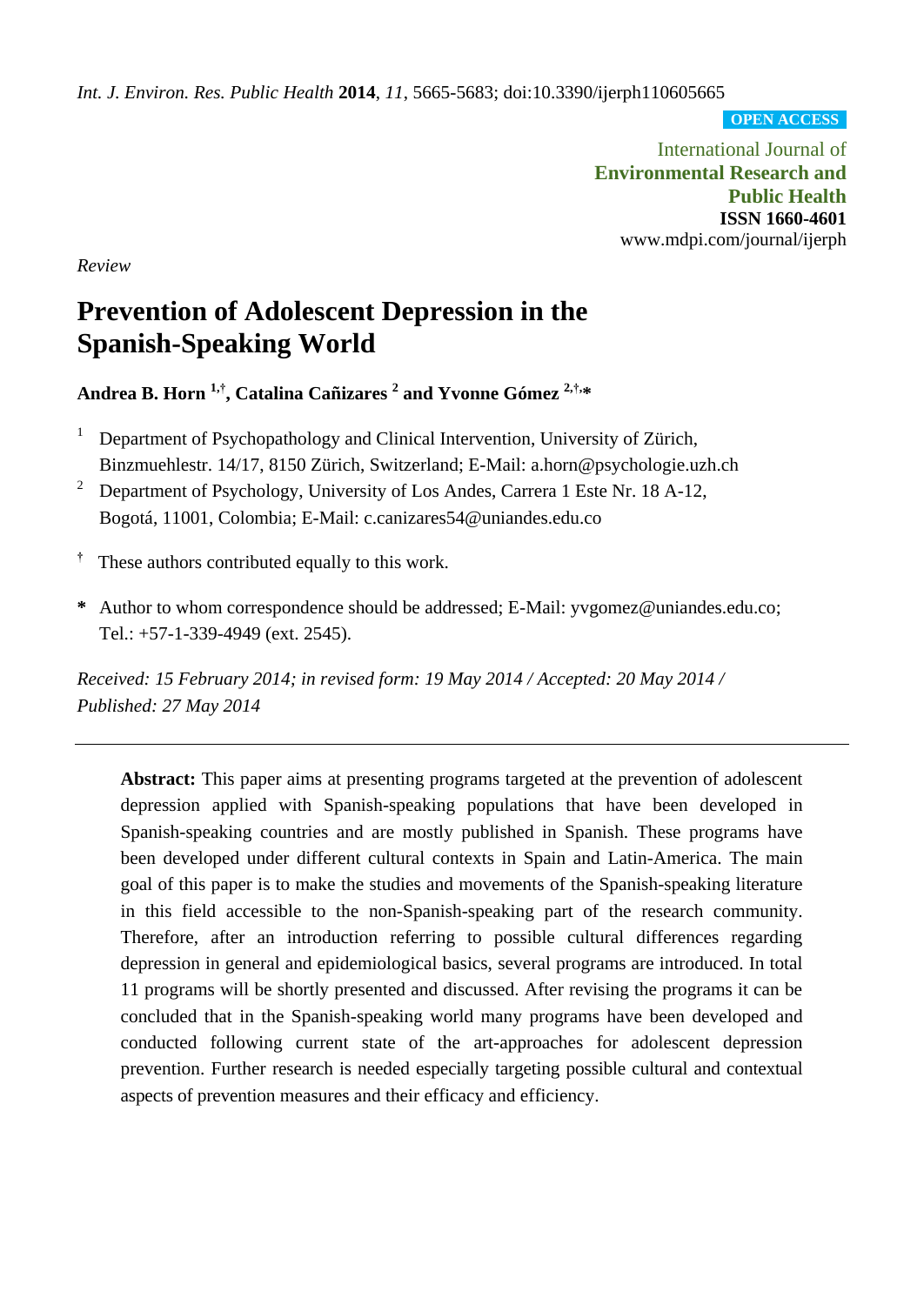**Keywords:** depression; adolescence; prevention; Spanish-speaking depression programs; review

#### **1. Introduction**

Depression is a major public health problem worldwide, as it shows high prevalence and leads to disability and individual suffering [1]. As depression often starts in adolescence, this developmental period is a critical one, because the likelihood of onset increases with puberty and the risk of recurrence is higher in younger individuals [2]. As a result, there is a broad consensus that prevention optimally should take place before the disease occurs in the first place.

All this is also true for the hispanophone sphere: more than 500 million individuals in the world speak Spanish, therefore it is the second language in the world by number of speakers and the second language for international communication [3]. Twenty five countries around the world have Spanish as an official language, most of them on the American continent. There are estimations that by 2050 the United States of America will be the country with the biggest Spanish-speaking population in the world [3].

This article aims at presenting prevention programs targeting adolescent depression that are applied to Spanish-speaking populations that have been developed in Spanish-speaking countries and are mostly published in Spanish. There is a conceptual focus on cognitive-behavioral prevention techniques. Making the programs available to a broader public seems worthwhile as it fosters cross-cultural exchange in the area of public health, and might inspire new clinical and research strategies. However, this article might not represent all research projects in this field conducted in the hispanophone world. There are several reasons for this: one main reason is the fact that there is no Spanish research database that includes all journal articles as well as master and doctoral theses, and other kind of scientific publications. Furthermore, the reality within the Spanish-speaking research community is not equivalent to the English-speaking publication culture. Many research projects are not published in international journals but in books and local journals not covered by the common databases. The attempt was made to broaden our search strategy by contacting experts; however, pretending to have covered the wide range of research activities in the field of the many Spanish-speaking countries might be presumptuous. Nevertheless, the research presented in this article might still serve the purpose to at least present a significant part of the Spanish-speaking literature.

The article is structured as follows: first, some short remarks regarding prevalence of depression and discussion regarding cross-cultural aspects of depression will be given. After introducing our search strategy, we will first present programs applied to Spanish-speaking populations that have been evaluated. Then, we will present programs that are currently work in progress, and finish with a discussion of the presented results.

### *1.1. Depression in Spanish-Speaking Populations*

The prevalence of depression among Spanish-speaking adolescents is comparable to what is reported in the rest of world. Namely, prevalence rates reported in adolescent populations range from 10.3%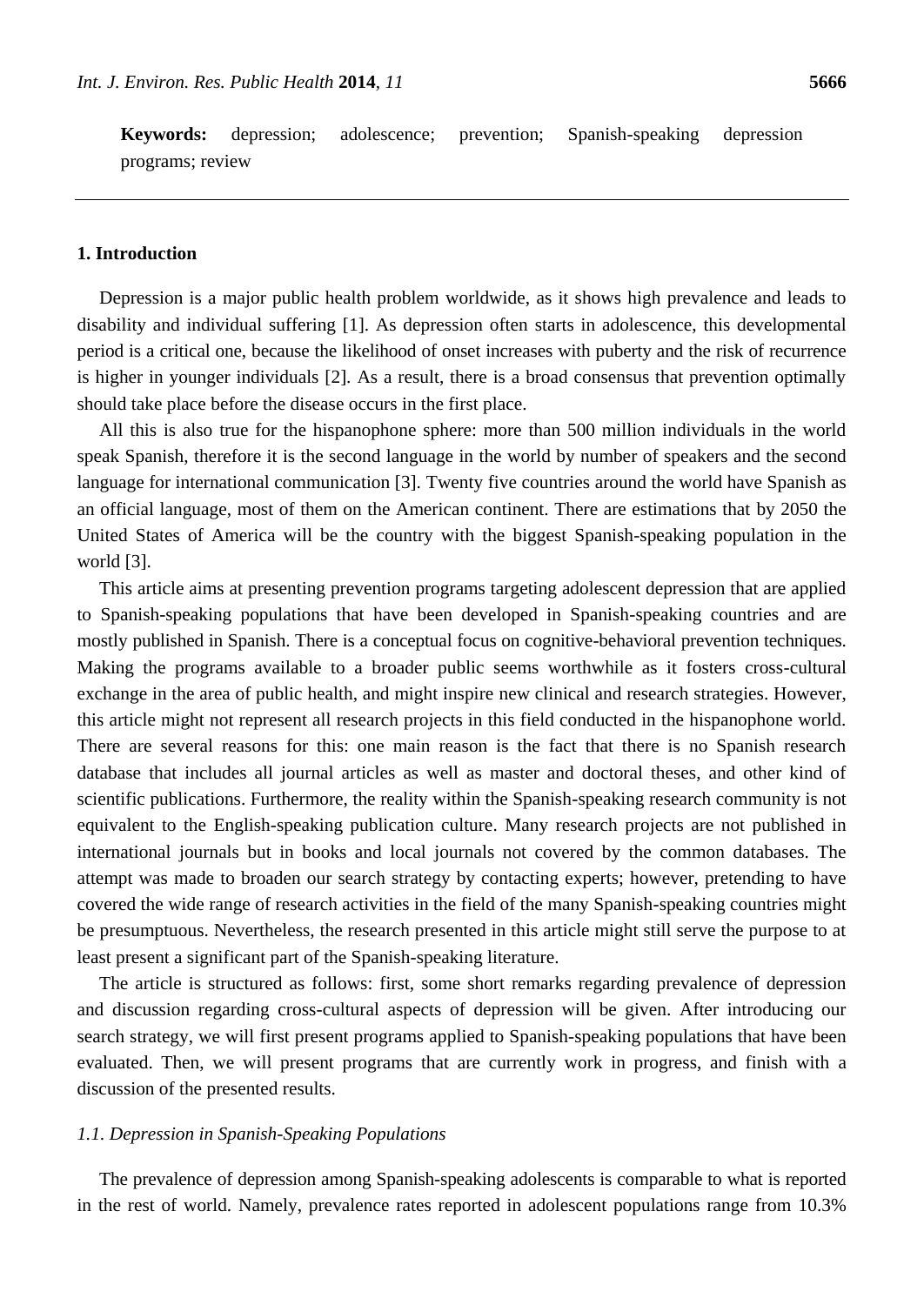in Spain [4] and 17.09% in Colombia [5] 14.3% in Chile [6] to 26% in Argentina [7]. These studies report as risk factors for developing a major depression episode in adolescence female sex, violence, conflict in the family, and low socioeconomic status.

The treatment of child and adolescent depression has also been covered widely in the hispanophone literature. A meta-analysis on the effects of psychotherapy on child and adolescent depression published in Spanish including fifteen controlled trials carried out between 1980 and 2002 revealed effect sizes of  $d = 0.53$  for after the treatment and an effect size of  $d = 50$  follow-up [7]. However, two thirds of the included studies were conducted in the United States and the other third consisted of studies conducted in Canada, United Kingdom, Puerto Rico and Australia. The only hispanophone research included was a Puerto Rican study by Roselló and Bernal [8]. The program used in this study is based on "The Depression Prevention Course" as introduced by Muñoz *et al.* [9] which was developed in the course of the San Francisco Depression Prevention Research Project with a strong focus on the inclusion of minorities in treatment research. For that purpose the Latino Mental Health Research Program was implemented [9] aiming at developing bilingual (Spanish/English) mental health manuals and testing them empirically. The "Depression Prevention Course" is based on social learning theory and relies on cognitive and behavioral methods. Research by Bernal and his colleagues in Puerto Rico [10] supports the feasibility of a culturally adapted version of the San Francisco General Hospital (SFGH) Depression Clinic manual in Latin American settings and showed effects in an adolescent sample [9]. Being interested in the external and ecological validity and culturally sensitive research, the authors developed a cultural sensitivity framework that could be of use to clinical researchers either in developing new or adapting existing treatment manuals to Hispanic populations [10]. The proposed model aims at increasing ecological validity in treatment manuals when working with different cultures. The framework differentiates eight dimensions: language (*i.e.*, vocabulary is clear and understandable), person (therapeutical relationship: role of ethnic/racial similarities, and differences between client and therapist), metaphors (symbols and concepts), content (the use of case example that reflect values and traditions from the treated group), concepts (treatment concepts concordant with culture and context), goals (treatment goals consonant with cultural expectations), methods (cultural adaptation of treatment methods), and context (considerations for contextual issues) [10]. Further elaboration of this topic would exceed the purposes of this article; more conceptual reflections on cross-cultural—adaptation can be found consulting Bernal, Jimenez-Chafey, and Domenech Rodr guez [11]. The model was applied in adapting US-American treatment manuals [10] to a Puerto Rican adolescent sample in two randomized controlled design studies [8–12]. Adolescents meeting the criteria for major depression were referred from schools in San Juan, Puerto Rico, and benefited significantly from participating in the program.

In summary, even if there are considerable cultural and societal differences regarding the conceptualization of depressive mood, the phenomenon of depression in general and adolescents' depression in particular seem to be comparable across cultures. Adolescent depression is a common problem as relevant in the hispanophone populations as in the rest of the world. Therefore, evaluating and implementing prevention programs suitable for different Spanish-speaking populations is an important task from a general public health perspective.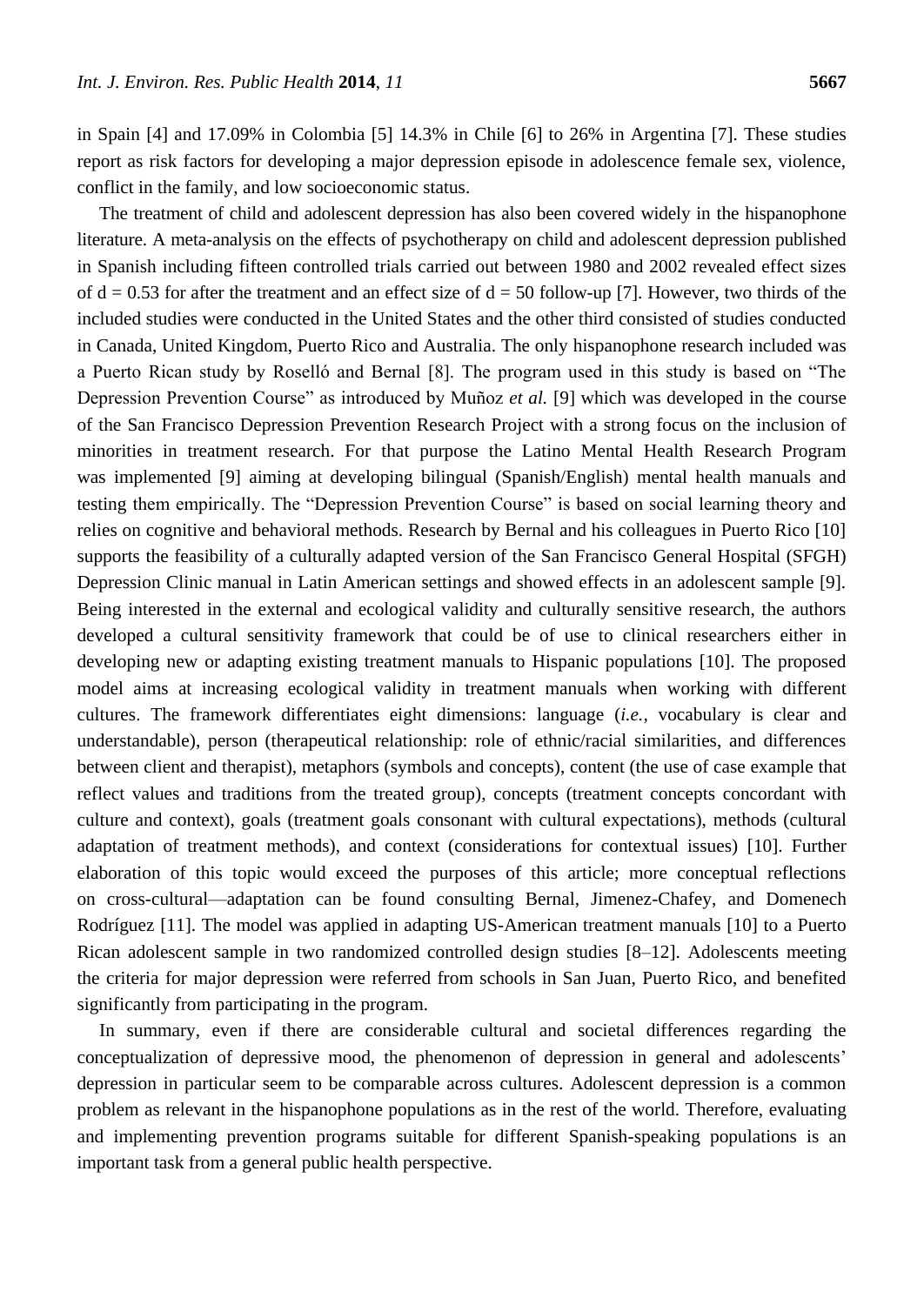#### *1.2. Spanish Review Publications on Prevention of Depressive Symptoms in Adolescence*

The interest in prevention of adolescent depression is also significant in the Spanish-speaking literature. This is reflected in several literature reviews and reflections on that topic that have been published. For example, a study with Argentine adolescents focused on anxiety and depression symptoms; the aim was to develop a profile of prevention measures needed on the basis of adolescents' needs as assessed in surveys and group sessions similar to focus groups [13]. Furthermore, Cova, Aburto, Sepulveda and Silva published [14] a review on depression prevention programs*.* They highlight that a remarkable number of programs have been developed and evaluated to prevent children and teenager depression with promising results. However, all the revised programs took place in developed countries in English. The authors underline the importance of increasing research in this area in the reality of Spanish-speaking developing countries in Latin-America. Accordingly, they discuss the difference between efficiency of very expensive controlled trials and the lack of effectiveness in terms of possible implementations in the Latin-American reality. They supported the inclusion of psychosocial factors like poverty, ethnicities, rural *vs.* urban populations, cultural differences, e.g., regarding gender roles. Furthermore, they suggest fostering less costly dissemination of prevention programs, e.g., by training of non-psychologists like teachers as facilitators of prevention programs. Moreover, Martinez, Rojas and Fritsch [15] conducted a literature review about school-based depression prevention programs for adolescents and reported 6 established programs developed in the English language and one program developed by the authors themselves in Chile that they are currently evaluating. This program will be presented later in this article.

#### **2. Method**

The search for published studies on prevention programs for adolescent depression was performed in steps: first, the data bases Psicodoc, Dialnet Redalyc and LILACS, including the most important Spanish journals were researched with the key words "adolescents", "prevention", "depression", and "cognitive-behavioral therapy" (in Spanish: adolescentes, depresión, prevención, programas de intervención, terapia cognitivo-conductual). Original articles were considered if they included prevention programs with depression prevention as a primary goal; programs with further goals than depression prevention were also included. However, only reviews in Spanish mostly covering English literature resulted from this search but no original study. As a second step, Spanish language meta-analyses, studies on risk factors, and review papers on prevention of depression in the adolescent population were reviewed. Thirdly, the index of important journals in the field as reflected in the review articles (Salud Mental, Psicothema, Psicología Conductual, Revista Latinoamericana de Psicologia) were analyzed separately. Furthermore, the experts appearing in the literature were additionally contacted by e-mail and asked to send information about their own research and colleagues researching in the field. By doing so, we also identified a number of programs that are being researched in ongoing research projects, but only preliminary results are available in congress publications as sent to us by the authors.

In the end, these research strategies yielded five Spanish-speaking prevention programs, which have been studied in randomized controlled trials and conducted, and published in Spanish, and a sixth one,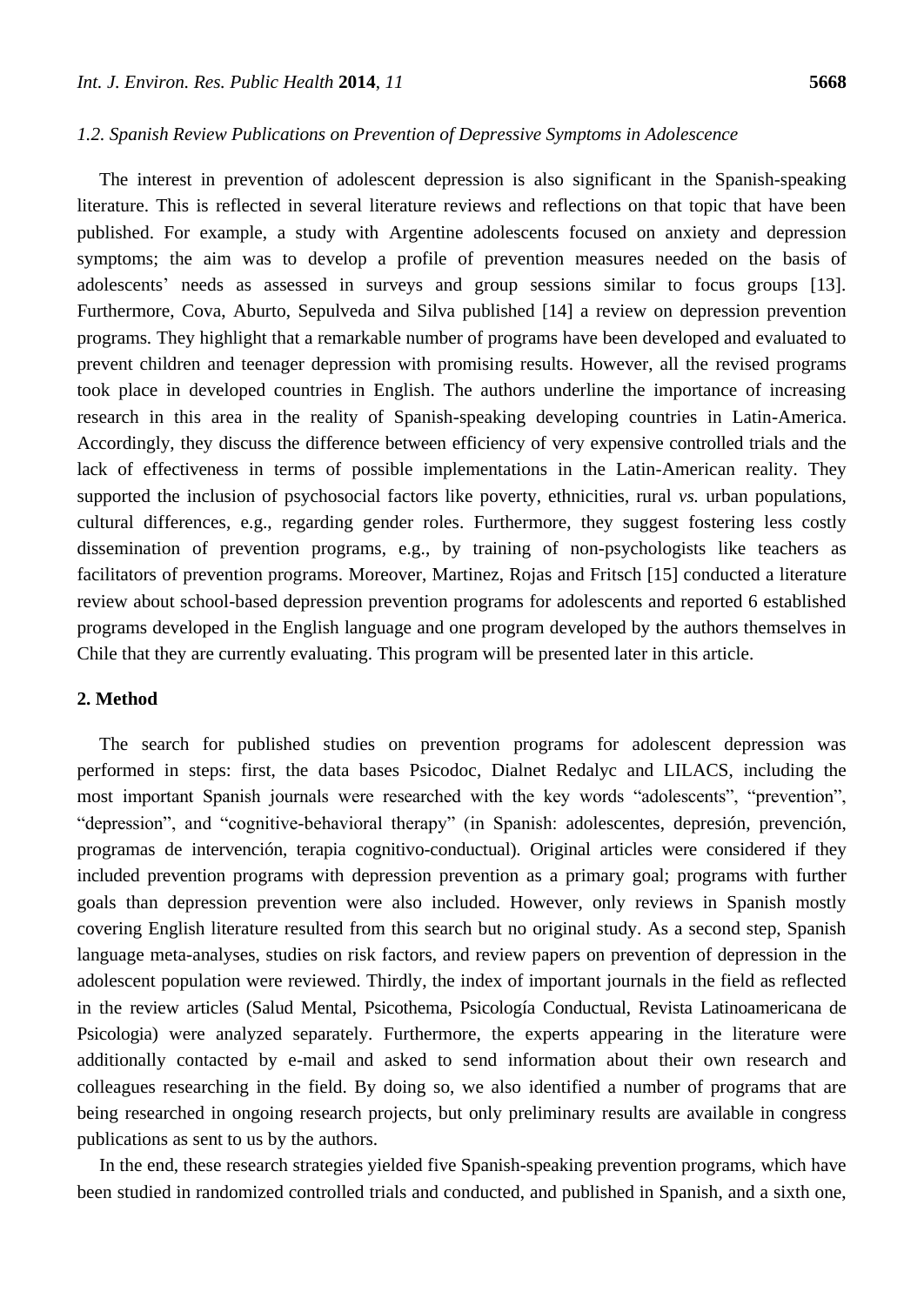that has been published in English. Furthermore, five ongoing trials were detected with preliminary results that also seemed worthwhile reporting.

# **3. Results**

The following sections aim at presenting prevention programs that have been conducted in Spanish by Spanish-speaking research teams in Spanish-speaking countries. All studies presented in this section have a non-treated, randomized control group and published result data. In contrast, in the last part of the section, a couple of ongoing studies will be shortly presented that do or do not have a control group or results have not yet been reported. All presented studies are summarized in Table 1,.

| Program                                                  | <b>Study</b>                                                   | <b>Target</b><br>population                                          | Country<br>where<br>implemented | Sessions/<br>outcome                                                | $\boldsymbol{N}$                                                                    | Follow up               | <b>Results</b>                                                                                                                                                                                     |
|----------------------------------------------------------|----------------------------------------------------------------|----------------------------------------------------------------------|---------------------------------|---------------------------------------------------------------------|-------------------------------------------------------------------------------------|-------------------------|----------------------------------------------------------------------------------------------------------------------------------------------------------------------------------------------------|
| Improvement<br>of self-concept<br>and affective<br>state | Mestre, V &<br>Frias, MD<br>$(1996)$ [16]                      | Adolescents.<br>Average age<br>12.5 years.                           | Spain                           | 17, twice<br>weekly; 30 to<br>60 min/CDI;<br>EAC; STAIC;<br>$S-1$ . | N total = $241$ ;<br>prevention<br>group<br>$N = 125$<br>control group<br>$N = 110$ | N <sub>O</sub>          | Positive effects on<br>proximal variables—<br>self-esteem-<br>particularly in<br>adolescents aged<br>12 years and older.                                                                           |
| Coping with<br>emotional<br>problems in<br>adolescents   | Olmedo, M.,<br>Del Barrio, V. &<br>Santed, MA<br>$(2003)$ [17] | Adolescents<br>between12 to<br>16 years old                          | Spain                           | 18 weekly/<br>CDI-S; STAIC;<br>Academic<br>performance.             | $N = 121$                                                                           | Pretest and<br>posttest | Differential<br>effectiveness of the<br>program for<br>adolescents with<br>academics problems.<br>The group with<br>academic problems<br>showed more<br>pronounced changes in<br>depression scores |
| <b>LISA PD</b>                                           | Gomez, Y.,<br>Restrepo, V. &<br>Jim énez, JC<br>$(2004)$ [18]  | Adolescents<br>aged between<br>12 and 16<br>years old<br>(7th grade) | Colombia                        | 9 weekly/<br>CES-D;<br>ATQ-RP;<br>PANAS;<br>WBSI.                   | $N = 147$                                                                           | Pretest and<br>posttest | The differences<br>between control and<br>treatment group were<br>only marginally<br>significant.                                                                                                  |
| <b>EDUPEC</b>                                            | Gómez, Y.,<br>López, P. &<br>Jim énez, G.<br>$(2010)$ [19]     | Adolescents<br>aged between<br>14 and<br>17 years old<br>(8th Grade) | Colombia                        | 6 weekly/<br>ATQ-RP.                                                | Experimental<br>group<br>$N = 107;$<br>control group<br>$N = 83$                    | Pretest and<br>posttest | They found<br>statistically significant<br>differences between<br>groups only for<br>negative thoughts.                                                                                            |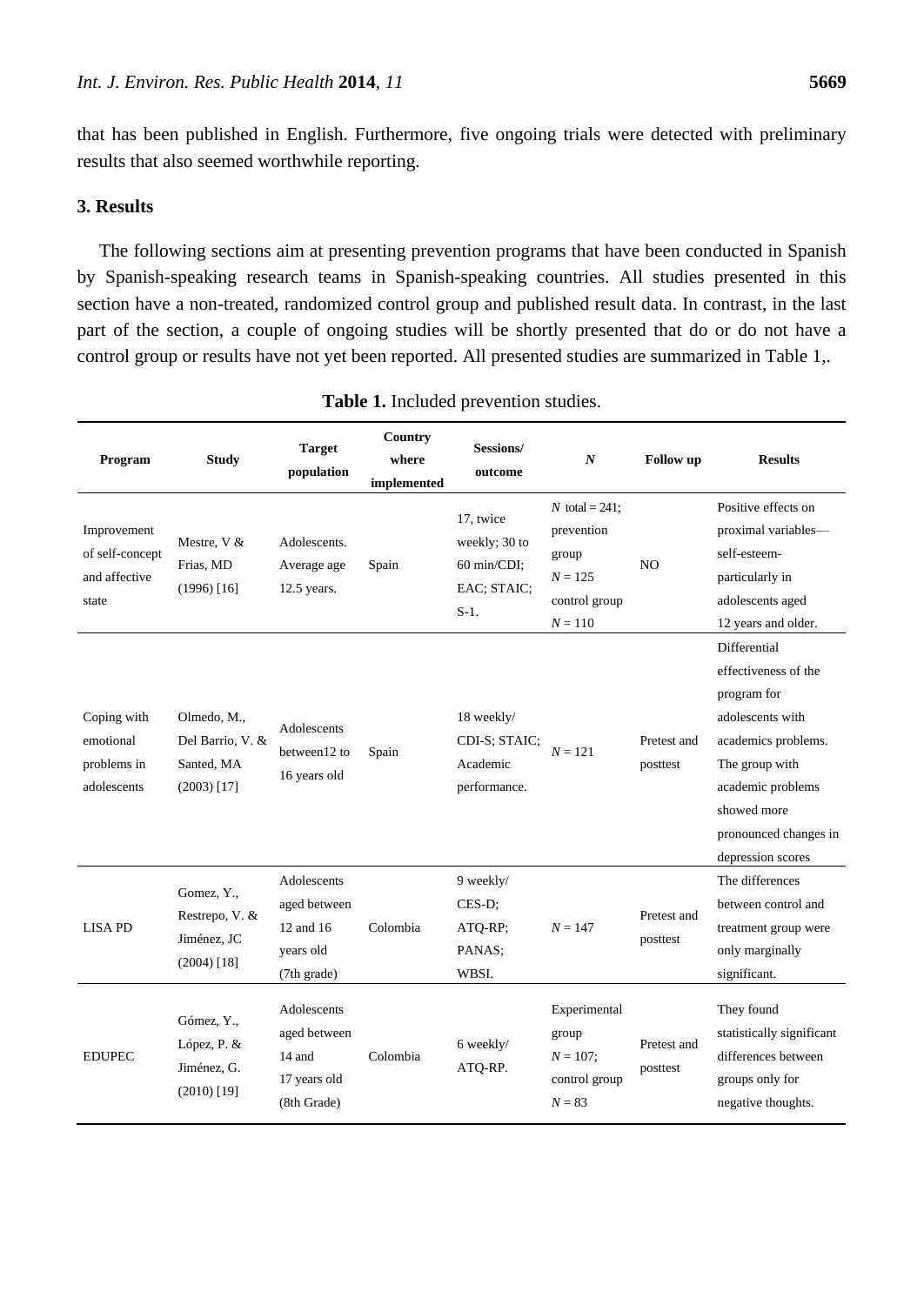| Program                                                                              | <b>Study</b>                                                                                                                                                                                                                    | <b>Target</b><br>population                           | Country<br>where<br>implemented | Sessions/<br>outcome                                                                                  | $\boldsymbol{N}$                                                  | <b>Follow</b> up                                             | <b>Results</b>                                                                                                                                            |
|--------------------------------------------------------------------------------------|---------------------------------------------------------------------------------------------------------------------------------------------------------------------------------------------------------------------------------|-------------------------------------------------------|---------------------------------|-------------------------------------------------------------------------------------------------------|-------------------------------------------------------------------|--------------------------------------------------------------|-----------------------------------------------------------------------------------------------------------------------------------------------------------|
| Emotional<br>wellbeing<br>workshop for<br>teens                                      | Cova, F.,<br>Rinc ón, P. &<br>Melipill án, R.<br>$(2011)$ [20]                                                                                                                                                                  | Female<br>adolescents                                 | Chile                           | $11 (90 min)$ /<br>BDI-II; DISC-<br>IV; BAI; BAI;<br>ACSQ; RRS;<br>Rosenberg<br>Self-Esteem<br>Scale. | Experimental<br>group<br>$N = 119;$<br>control group<br>$N = 118$ | Pretest and<br>posttest                                      | The program did not<br>show effects in any of<br>the two modalities.<br>The indicated modality<br>obtained more<br>satisfaction with<br>participation.    |
| <b>FRIENDS</b><br>for Life                                                           | Gallegos, J.,<br>Linan-<br>Thompson, S.,<br>Stark, K., &<br>Ruvalcaba, N.<br>$(2013)$ [21]                                                                                                                                      | Adolescents<br>aged between<br>8 and<br>13 years old. | Mexico                          | 10 weekly/<br>SCAS; CA;<br>CDI.                                                                       | $N = 103$                                                         | Pretest and<br>posttest and<br>6 months<br>later.            | The program showed<br>a positive effect it<br>reduced symptoms<br>and risk factors of<br>depression. As well, it<br>increased proactive<br>coping skills. |
| I think, I feel,<br>I act                                                            | Araya, R.,<br>Fritsch, R.,<br>Spears, M.,<br>Rojas, G.,<br>Martinez, V.,<br>Barroilhet, S.,<br>Vöhringer, P.,<br>Gunnell, D.,<br>Stallard, P.,<br>Guajardo, V.,<br>Gaete, J., Noble,<br>S. &<br>Montgomery, A.<br>$(2013)$ [22] | Adolescents<br>with an<br>average age of<br>14.5      | Chile                           | 12 sessions<br>BDI-II;<br>RCADS;<br>CATS;                                                             | $N = 2500$                                                        | Pretest and<br>posttest<br>Follow up: 3<br>and<br>12 months. | No evidence of<br>clinically differences<br>in depression scores<br>between the groups.                                                                   |
| Psycho-<br>education for<br>parents aimed<br>at preventing<br>affective<br>problems. | Barcelata, BE.,<br>& Gómez, E.,<br>$(2006)$ [23]                                                                                                                                                                                | Parents                                               | Mexico                          | $6(120 \text{ min})/$<br>ECPSE.                                                                       | $N = 67$                                                          | Pretest and<br>Posttest                                      | The preliminary study<br>yielded results<br>showing statistically<br>significant differences<br>between pre and post<br>treatment                         |
| EMAS:<br>Strategies to<br>maintain<br>positive mood.                                 | Saez, E., Bonilla,<br>K., Galloza, A.<br>& López, C,<br>$(2009)$ [24]                                                                                                                                                           | Adolescents                                           | Puerto Rico                     | Unspecified                                                                                           | Unspecified                                                       | Unspecified                                                  | Final results have not<br>been published yet.                                                                                                             |
| Smile                                                                                | Sánchez, O,<br>Méndez, FX. &<br>Garber., J.,<br>$(2009)$ [25]                                                                                                                                                                   | Adolescents                                           | Spain                           | 4 modules/<br>ACSQCMAS-<br>R; RCQ.                                                                    | Unspecified                                                       | Unspecified                                                  | Final results have not<br>been published yet                                                                                                              |

**Table 1.** *Cont.*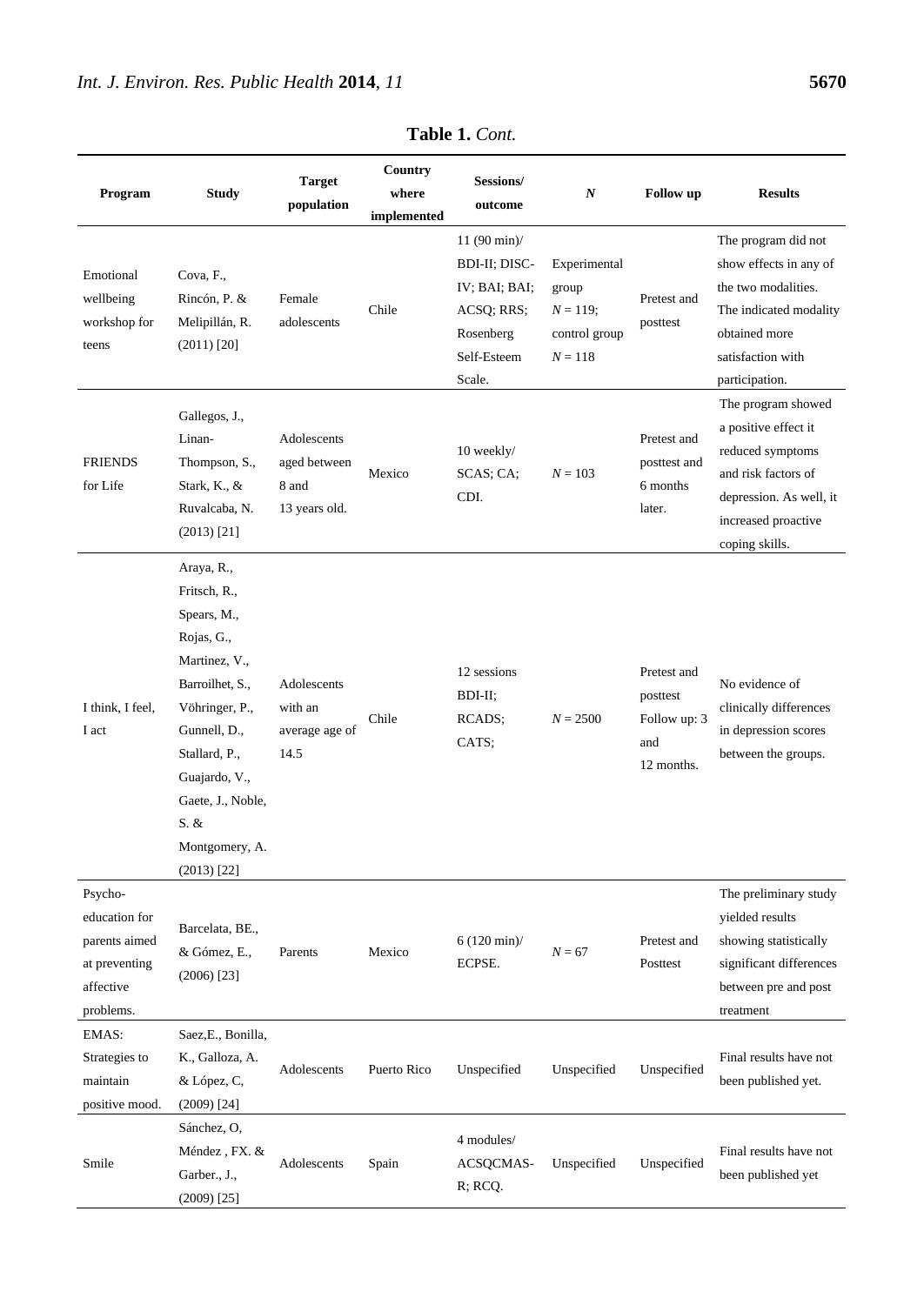| Program                                                 | <b>Study</b>                                                    | <b>Target</b><br>population                 | Country<br>where<br>implemented | Sessions/<br>outcome                                                                                                            | $\boldsymbol{N}$ | <b>Follow</b> up  | <b>Results</b>                               |
|---------------------------------------------------------|-----------------------------------------------------------------|---------------------------------------------|---------------------------------|---------------------------------------------------------------------------------------------------------------------------------|------------------|-------------------|----------------------------------------------|
| Fortius                                                 | Mendez, FX.,<br>Espada, JP $&$<br>Amoros, MO.,<br>$(2012)$ [26] | Adolescents                                 | Spain                           | 12 weekly/                                                                                                                      | Unspecified      | Unspecified       | Results have not been<br>published yet       |
| How to be<br>adolescent<br>today and not<br>die trying? | Cingolani, J.<br>$(2009)$ [27]                                  | Adolescents<br>from $15$ to<br>18 years old | Argentina                       | $12(90 \text{ min})/$<br>Control<br>sintom ático;<br>resiliencia y<br>bienestar<br>psicológico;<br>satisfacción<br>con la vida. | $N = 70$         | 3 and<br>6 months | Final results have not<br>been published yet |

**Table 1.** *Cont.*

Notes: Outcome measures as mentioned in the publications: CDI: Children Depression Inventory; EAC: Cuestionario de Autoevaluación autoconcepto; STAIC: State Trait Anxiety Children; S-1: Evaluación de eventos estresantes; CDI-S: Children Depression Inventory Short Form; CES-D: Center of Epidemiological Studies Depression; ATQ-RP: Automatic Thoughts Questionnaire Revised Positive; PANAS: Positive and Negative Affectivity Scale; WBSI: White Bear Suppression Inventory; BDI-II: Beck Depression Inventory; DISC-IV: The Diagnostic Interview Schedule for Children; BAI: Beck Anxiety Inventory; ACSQ: Adolescent Cognitive Style Questionnaire; RRS: Ruminative Response Scale; SCAS: Spanish version of the Spence Children's Anxiety Scale; CA: Cuestionario de Afrontamiento; RCADS: Revised Child Anxiety and Depression Scale; CATS: Children's Automatic Thoughts Scale; SPSI-R: Social Problem-Solving Inventory-Revised; ECPSE: Escala de Creencias para Padres sobre Salud Emocional; CMAS-R: Children's Manifest Anxiety Scale Revised; RCQ: The Readiness to Change Questionnaire.

# *3.1. Programs Conducted in Spanish with Published Results*

# 3.1.1. Programa de Intervención Para Mejora del Autoconcepto y Estado Emocional (Improvement of Self-Concept and Affective State)

This program aims at improving self-esteem and preventing depressed and anxious states in adolescents between 11 and 14 years of age and was developed and implemented in Valencia, Spain [16]. The program is based on cognitive-behavioral techniques, targeted at a general school-population and has the following contents: first, evaluation of problem situations in the school setting is performed. The second part is dedicated to anxiety reduction facing stressful situations. This goal is pursued by training techniques regarding relaxation, impulse control, self-instructions, and improved communication. The third part aims at improving problem solving skills. The next sections it dedicated to affective learning strategies. Furthermore, constructive reappraisal of stressful situations is trained. In the last part, a review on the program is given and reflected where expectations were met and progress is observable and where expectations and goals need to be adapted to the realistic progress made. In total, the program consists of 17 sessions.

In 1996, a study was published by Mestre and Frias [16] implementing the program group by group in a school-setting including 12 groups within eight different schools in Valencia, Spain. The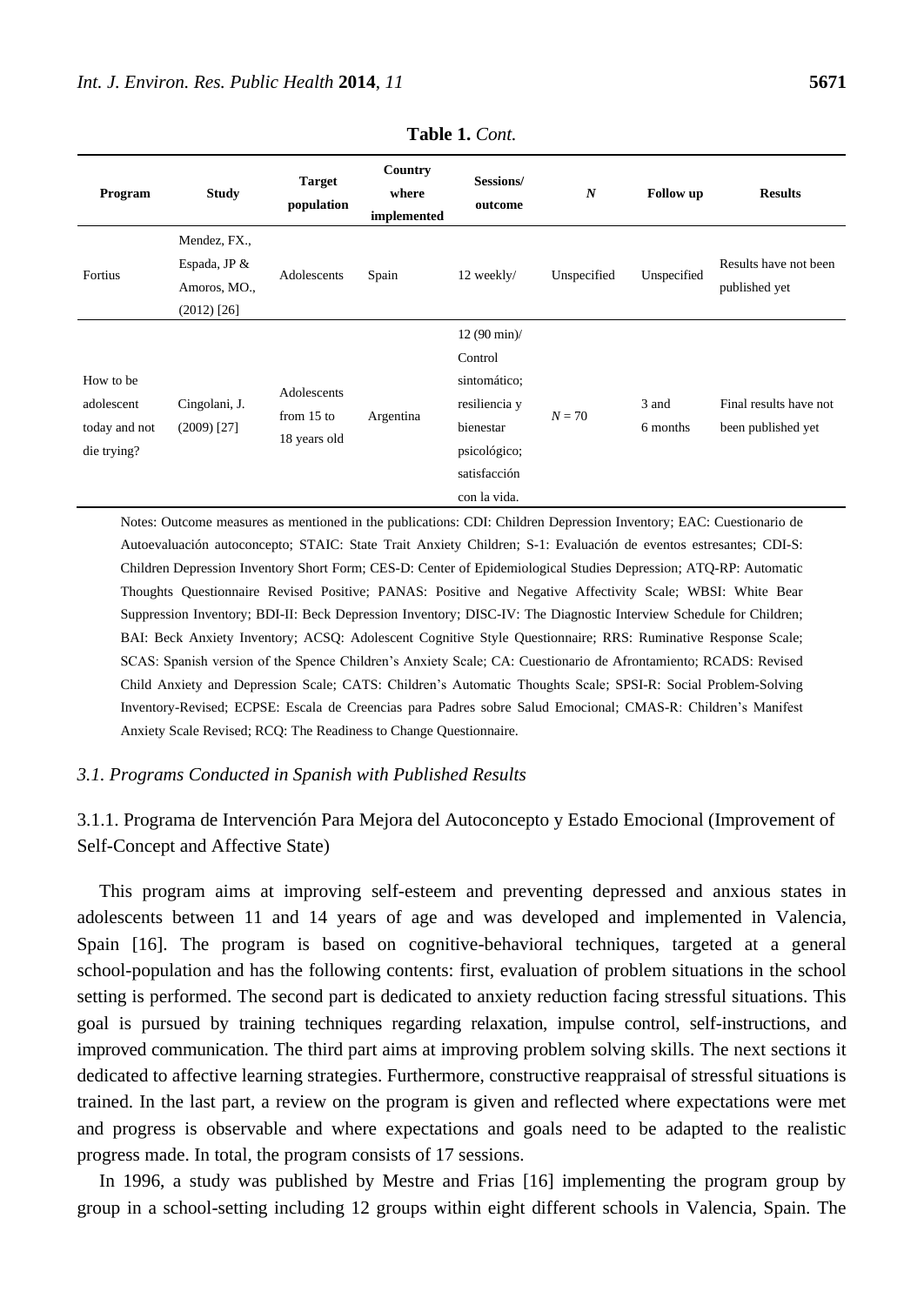adolescents, aged on the average 12.5 years, were randomized group by group into the prevention or the non-treated control group. In total, 241 students took part in the study, 125 in the prevention, and 110 in the control group. The program was facilitated by five licensed psychotherapists in the course of three to four months, with two weekly sessions of 30 to 60 min length. Before and after the program, baseline and post-measures of self-esteem, helplessness, performance anxiety, anxiety, and depression were assessed.

The depression score of the CDI did show an improvement after the program; however, the control group did improve as well, so that there was no significant observable effect of the program. Nevertheless, self-esteem improved significantly in the treated group in comparison with the non-treated control group. Moreover, a significant interaction between age and treatment condition was observed: students older than 12 years (about half of the sample) benefited more from the program than the younger ones. No sex differences in terms of program effects could be observed. Unfortunately,

none of the analyses took into account the nested data structure of each individual belonging to a school group. The authors conclude that the program had the planned positive effects on proximal variables—here self-esteem—particularly in adolescents aged 12 years and older. They argue that adolescents in this age are more prone to affective symptoms and thus suggest the age of 12 and above as ideal for the application of prevention programs.

# 3.1.2. Programa de Afrontamiento de Problemas Emocionales en Adolescentes (Coping with Emotional Problems in Adolescents)

Olmedo, Del Barrio, and Santed [28] developed in Córdoba (Spain) a school-based program that consists of 18 weekly sessions in a group context. The program is based conceptually on a coping framework and aims at improving coping skills relying on cognitive-behavioral techniques in a general adolescent population. The program aims at fostering functional and replacing dysfunctional coping strategies. It consists of four modules: (1) improvement of self-esteem; (2) relaxation strategies; (3) improving social skills; and (4) improvement of problem solving skills. The first module consists of five sessions including self-observations tasks and cognitive restructuring. Relaxation techniques autogenic training and progressive muscle relaxation as well as imaginative strategies are introduced in the second module, which consisted of four sessions. The third section is mainly targeted at the training of assertive aspects of social skills during five sessions. Finally, planning and problem solving is the topic of the remaining four sessions, introducing techniques as suggested by Spivack and Shure [18] like mean-ends, alternative solution, and consequential thinking, or weighing pros and cons. Unfortunately, in both published studies the authors do not mention who actually implemented the training—e.g., teachers or psychologists—so that it cannot be concluded which training the facilitators of the course had.

The authors underline the advantage of implementing the program at schools, as the school setting represents a reference point where adolescents form their self-images being exposed to performance related, and competitive situations as well as affiliative processes. They also pointed out the fact that the school setting is the place where academic as well as social status is determined and thus typical risk factors for depression begin [28].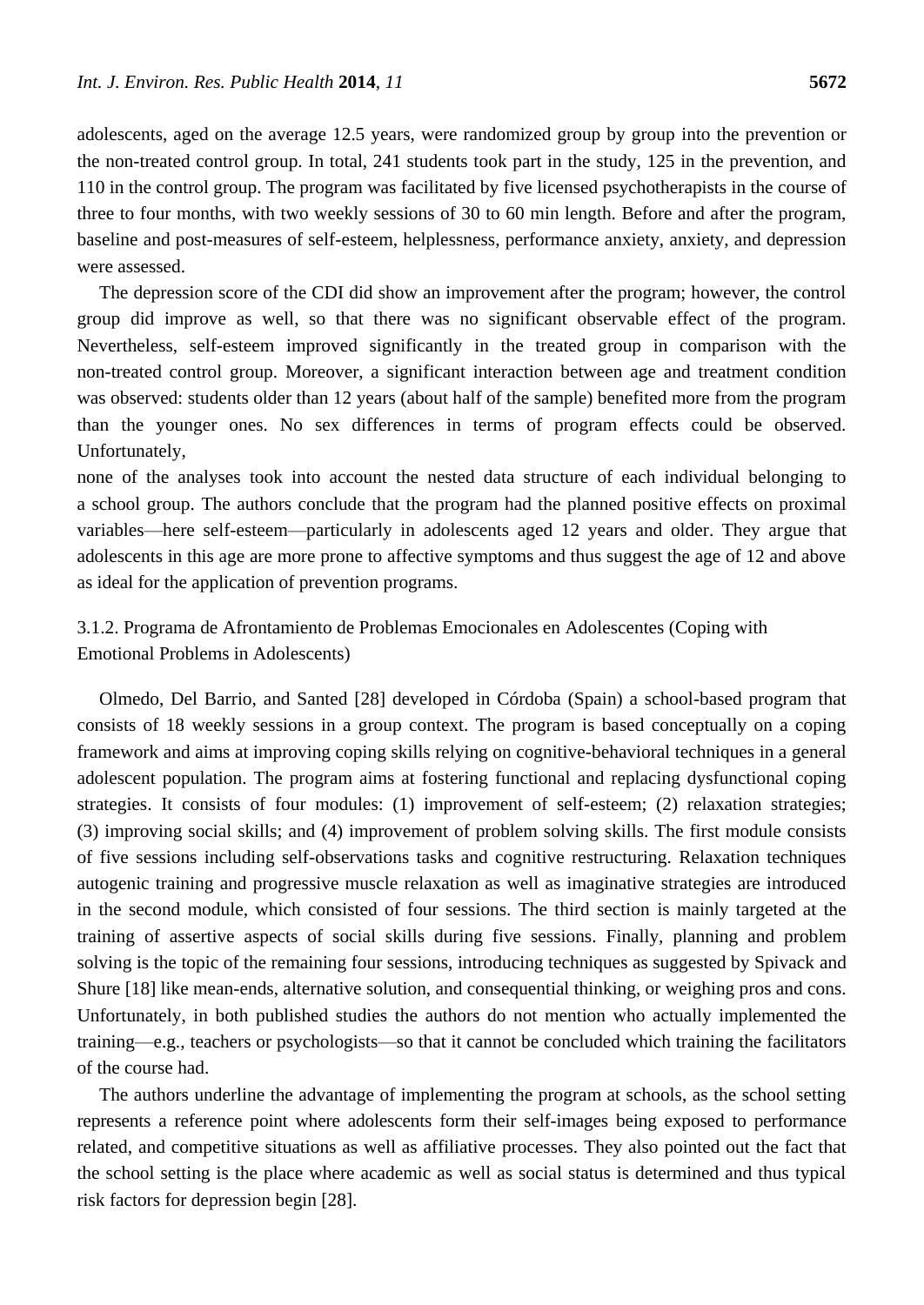Two studies have been published so far, empirically testing the program: In the first study [28] 225 adolescents with an average age of 13.2 participated (the N of treatment *vs.* control group is unfortunately not mentioned). The intervention took place in public schools in Córdoba, Spain. The participants were group by group randomized to the prevention or to a non-treated control group. All students answered questionnaires before, as well as one week and five months after the intervention.

The two groups did not differ at any baseline rating. At baseline, the authors conducted several hierarchical regression analyses, showing the expected associations between the protective factors self-esteem, social skills, and interpersonal problem solving, and depressive symptoms as well as the anxiety measure. They interpreted this as empirical support for the chosen content of the prevention program. T-tests conducted comparing the post scores between treatment and control group show significant differences as expected, while the protective factors showed increased scores, compared to the control group. Furthermore, hierarchical regressions performed with change scores (pre-post) confirm, that the change in self-esteem and problem solving skills predicts the change of the amount of depressive symptoms after the prevention program.

Regarding the methods presented in the article, there are some caveats: first, as the treatment was conducted group by group the statistical analysis should take the nested data structure into consideration, which was not the case in this study. Secondly, the treatment effects in the comparison between treatment and control group were assessed without controlling for base line scores. Thirdly, no effect sizes are reported. However, the big sample, consistent results and the analysis including protective factors as mediating the effect on depression underline the validity of the study results.

A second study [17] was executed focusing on the role of academic performance as predictor of the effects of the program. Accordingly, no control group was involved but the differential effects of academic performance on the results of the prevention program explored. The sample consisted of 121 students of public schools in Córdoba aged between 12 and 16 years. The sample was divided into two groups: one without academic problems, and a second one with academic problems as manifested in the failing of at least one school subject. Unfortunately, the group size of the two groups is not reported in the article. The results indicated a differential effectiveness of the program for adolescents with academic problems: the group with academic problems showed more pronounced changes in their depression scores than the group without academic problems. The authors conclude that the association between academic performance and depression in adolescents is a highly relevant one, which should be considered in the area of prevention research. Furthermore, they underline that the effects can be bidirectional: depressive symptoms may lead to academic problems as well as academic problems can result in stressors preceding a heightened level of symptoms.

#### 3.1.3. LISA-T and EDUPEC

A further group-based cognitive-behavioral prevention program has been developed by Gómez and colleagues in Colombia [29]. It is based on the German program LISA-T, which is a universal school- based program aimed at preventing depressive symptoms in adolescents, and an earlier version of the program LARS&LISA developed by Pössel, Horn, Seemann and Hautzinger [30]. Gómez [29] translated the program and adapted it for a Colombian adolescent population. The cultural adaptation consisted, e.g., in changing the cover stories by substituting different examples in the program by ones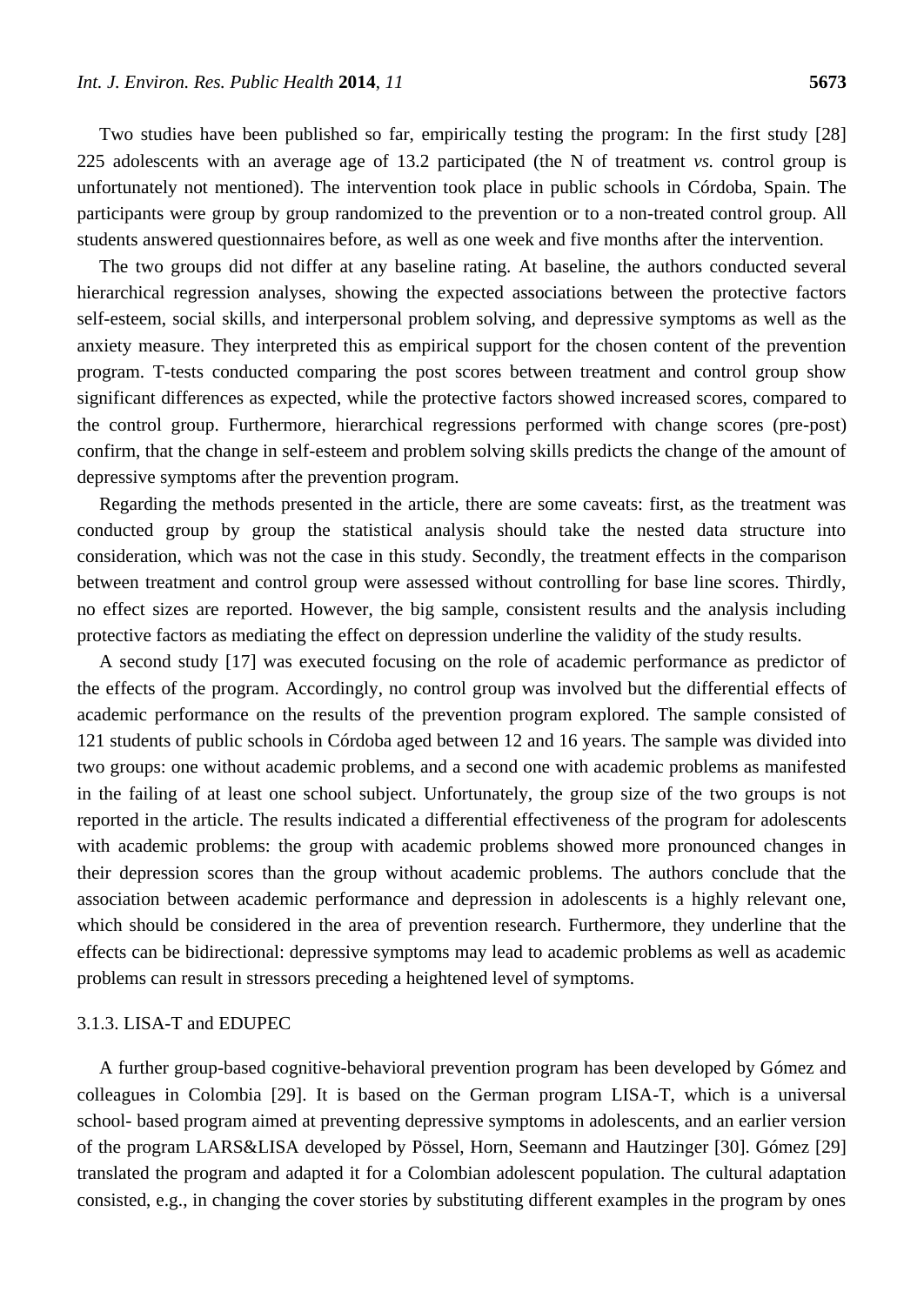taken from the everyday life reality of Colombian adolescents. Furthermore, some terms were not translated literally but were slightly changed in order to fit the program to the target sample. The content structure of LISA-T was maintained. The modules were: Introduction, Think (Cognitive restructuring), Do it (Assertiveness training) and Dare (social sills establishing new social contacts).

A study was conducted with a sample of  $N = 147$  adolescents in Medell n, Colombia aged between 12 and 16 years old, who were in seventh grade. The classrooms were randomly assigned to the experimental and the control groups. Short (directly after finishing the program) and middle term (six months after) changes in following variables were measured: depressive symptoms positive and negative automatic thoughts, positive and negative emotions and suppression of thoughts base-line. Results indicated higher symptom levels in female than in male adolescents, as reflected in heightened level of depressive symptoms, negative automatic thoughts, negative affect and thought suppression. Students' depressive symptoms were reduced from the baseline to the post assessment of depressive symptoms. The differences between control and treatment group were only marginally significant demonstrating reduced depressive symptoms for the experimental group [18]. In sum, the authors conclude that the program can be applied in the Colombian setting. The adolescents gave a positive qualitative feedback about the program, but uncontrolled variables such as the discipline problems of the seventh grade were present and might play a role in the results.

In a further study, the program was reformulated and only the cognitive part was applied as a singly module named Educación en la cadena pensamiento-emoción-conducta (EDUPEC—Education in the chain think, emotion and behavior) [19]. Again, the examples in the program were culturally adapted to the everyday life of Colombian adolescents in public schools of an urban area and referred to family or school related situations with affective and personal significance. The focus of the program is to identify dysfunctional information processing in these everyday life situations, particularly automatic thoughts. Consequently, once dysfunctional cognitive patterns are individually detected, basic cognitive techniques as distancing oneself from negative thoughts, and substituting them with more functional alternative thoughts are introduced and trained. Conceptually, this is presented to the students in a coping framework with the aim of enhancing functional cognitive coping strategies. The stress and coping-framework is especially adequate for universal programs as it is suitable to students without any symptoms as well as for adolescents already at risk. The six sessions are titled as follows: (1) starting the process to detect thoughts—feelings-behavior; (2) How are thoughts-feelings, and behavior related? (3) Identifying my dysfunctional and negative thoughts; (4) Questioning my dysfunctional and negative thoughts; (5) My new thoughts (functional and positive); and (6) Choosing my copings style.

This program was evaluated with 190 students aged between 14 and 17 years in public schools, whose classrooms were randomly assigned to an experimental or a control group.  $53.31\%$  ( $n = 107$ ) formed the experimental group and  $43.68\%$  ( $n = 83$ ) the control group. In the experimental group 44.85% ( $n = 48$ ) were female and 40.93% ( $n = 34$ ) in the control group. The program was applied in six weekly sessions of 45 min each run by trained psychologists; school teachers were not present. As the program was mainly targeted at cognitive processes the main outcome variable was the Automatic Thoughts Questionnaire.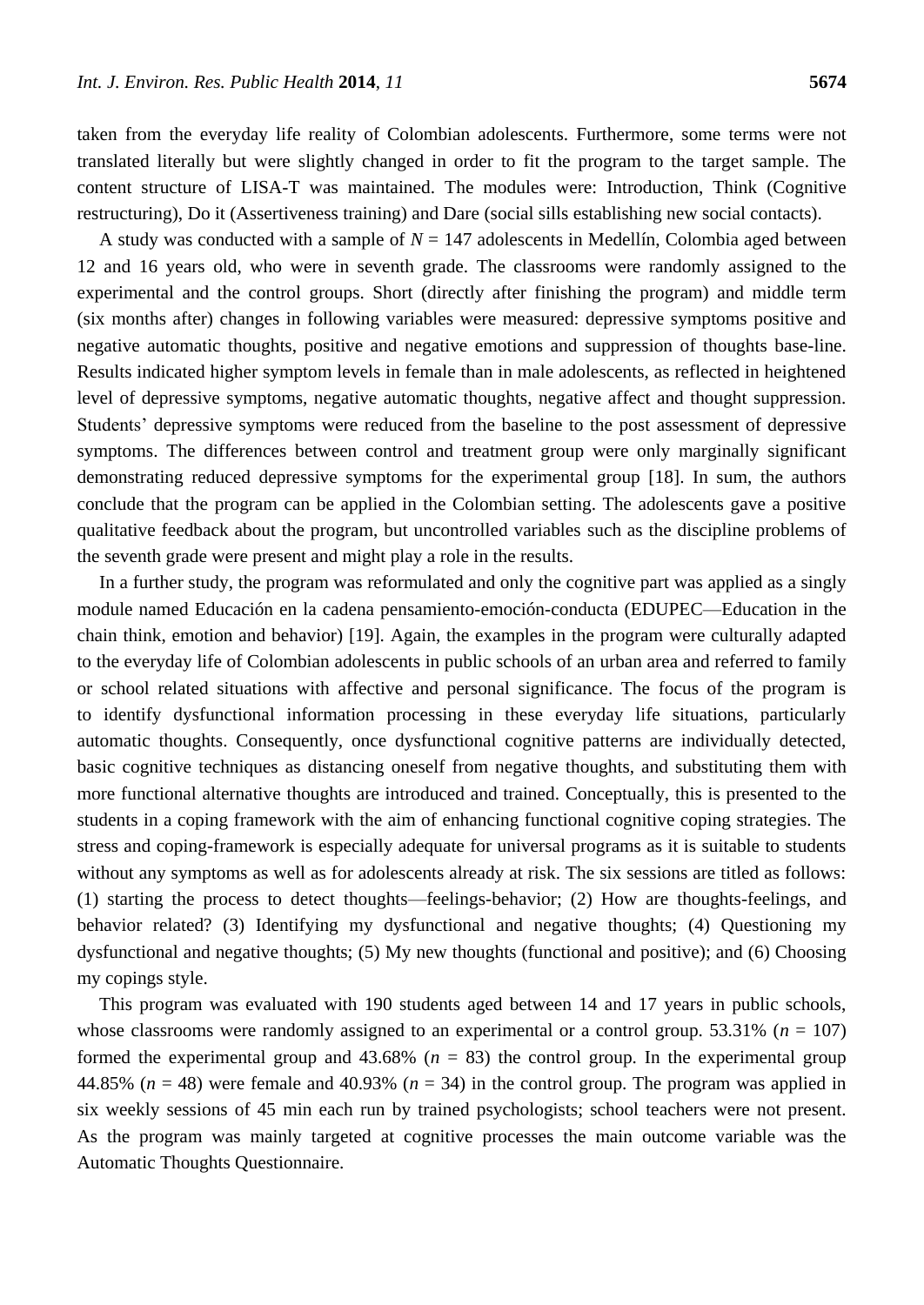Results indicated that actually negative automatic thoughts show a significant decrease after the program as compared to the control group and controlled for baseline  $(F = 5736, p = 0.018)$  [19]. No changes regarding positive automatic thoughts could be observed. Effect sizes are not reported.

#### 3.1.4. Taller de Bienestar Emocional Para Adolescentes (Emotional Wellbeing Workshop for Teens)

Cova, Rincón and Melipillán [20] developed a prevention program for female Chilean adolescents based on Clark and Lewinsohn's Adolescent Coping with Stress Course, Gilliham's APEX Program, and the Resourceful Adolescent Program by Shochet's group. The complete program has 11 sessions that last 1 h and 30 min each. The modules include the comprehension of the relationship of emotions, cognitions and behaviors as well as the enhancement of communication abilities, coping, emotional awareness, and cognition control.

The program was implemented in two modalities: the indicated form was applied to teenage girls with sub-threshold depressive symptoms (experimental group  $= 101$ ; control group  $N = 108$ ) and the universal application to complete classes (experimental group  $= 119$ ; control group  $N = 118$ ). The program did not show significant effects on depressive symptoms, anxiety, self-harming or externalizing behaviors in any of the two modalities as compared to a non-treated control group. While focusing only on the constructive cognitive reflection was there a significant positive effect compared to the control group. Moreover, as in other studies in the indicated modality participants reported more satisfaction than in the universal condition. However, one quarter of the female teenagers participating in the targeted program reported being irritated by the fact that they participated in the program, a reaction that was reported in no more than 6% of the universal conditions. In sum, the authors conclude that dose and scope of prevention programs were not adequate for the target population.

#### 3.1.5. FRIENDS for Life

"FRIENDS for Life" [21] is a program developed in Australia which has been adapted to cultural aspects of Latin American children and translated into Spanish by a research group in México. The program is designed to enhance coping strategies and emotional skills for stressful situations and thus to prevent depression and anxiety. Accordingly, its scope is broader than just preventing depression. However, as depression prevention is one central goal of the program has been included in this compilation. Specifically, in the behavioral component of the program children are taught to monitor feelings and thoughts. Moreover, the cognitive factor includes recognizing feelings and the link they have with thoughts, as well as faulty cognitions and incompatible self statements. The ten weekly sessions included in the program contain learning techniques, like group discussions and role playing, in addition to following the seven steps represented in the acronym with the word FRIENDS [21].

Clinical trials with the English original program conducted by Barrett's research team [21], have shown reductions in depressive symptoms. In México, the version of the program in Spanish language was delivered by teachers to 1030 children aged between 8 and 13 years old. Results show that the preventing program reduces risk factors and depressive symptoms just as it enhances proactive coping [21]. These findings suggest that a universal prevention program is an effective strategy to promote mental health. The fact that school teachers can deliver the intervention is an additional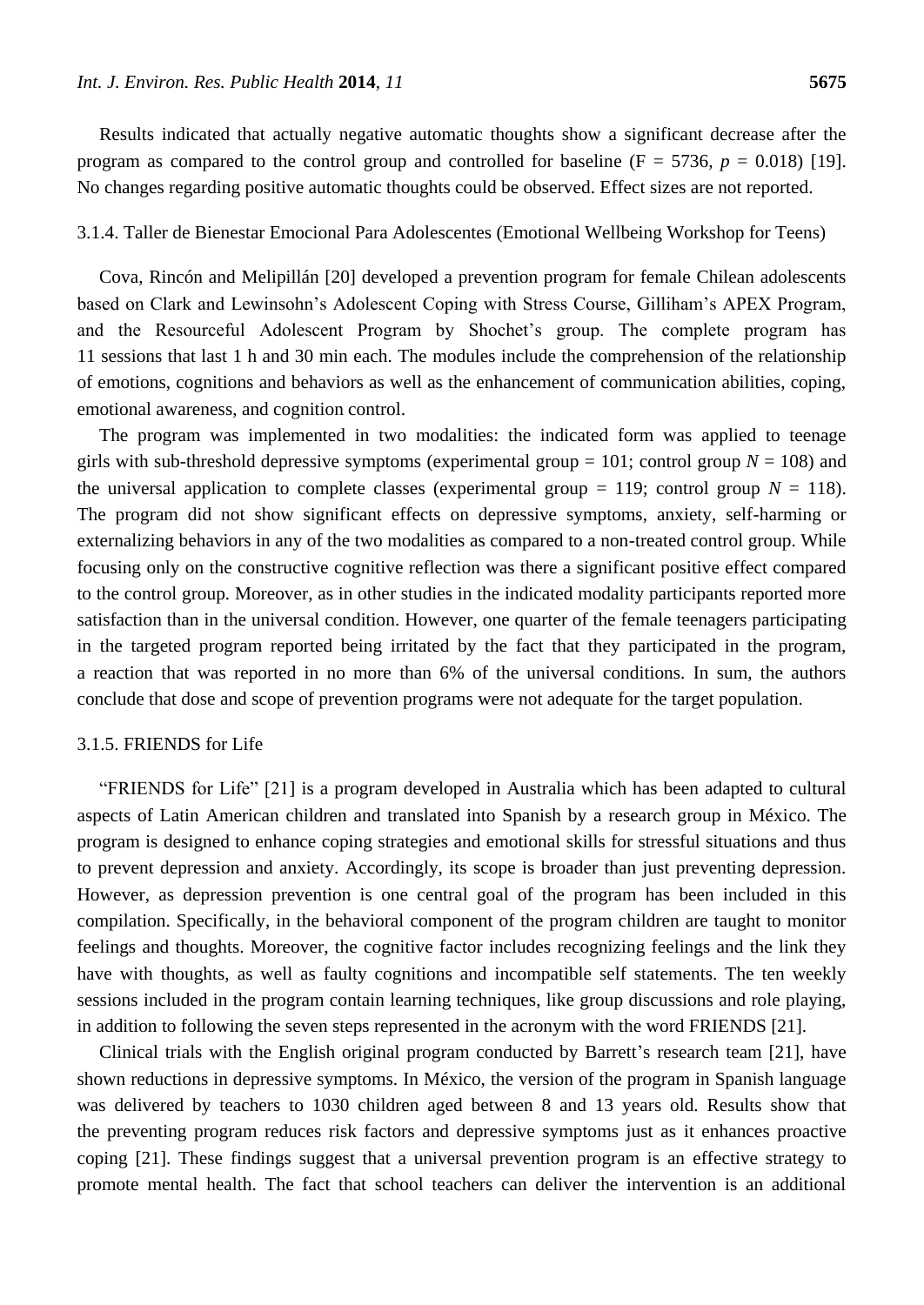benefit that adds to the profitability of the strategy, because a large number of adolescents can benefit from the program.

Moreover, this is one of the first studies to examine prevention programs in adolescents in Mexico, as well as the first step to evaluate how preventive interventions should be delivered to developing countries taking into account the social and economic limitations. Hence, studies should evaluate the long-term effects of "FRIENDS for Life" as a tool to promote emotional resilience within the class-rooms, since in the current study only short-term effects were reported [21].

#### 3.1.6. Yo Pienso, Yo Siento, Yo Actúo (I Think, I Feel, I Act)

A big research project from the University of Chile and Bristol University under the direction of Araya and financed by the Wellcome Trust is being implemented as a school-based intervention to improve the mental health of low-income, secondary school students in Santiago, Chile [22]. The research group has created a program named "I think, I feel, I act". The program consists of 11 sessions organized as follow: one session to give an introduction and explain the influence of thoughts about what I feel and how I act; six sessions dedicated to how I think, the pessimistic thinking style, how can I change and to learn emotional regulation; three sessions centered in problem solving and the last session to summarize what was learned before and how it can be applied it in the future [22].

Fritsch [31] reported first data with an adjusted version of the program after the pilot study based on 181 students from four classes: qualitative feedback by the participating students lead the authors to the conclusion that the program is feasible to implement, and well accepted and perceived as useful by students.

Furthermore, the program has been applied approximately to 2500 students with an average age of 14.5 years in 22 schools in Chile [22]. The trial showed that the intervention was not significantly better than usual care, although the program was based on evidence, had good levels of attendance, used robust methodological aspects, presented high levels of adherence, and a reasonably long follow-up period. Given these results, the authors point to the evidence of other studies showing that universal school-based interventions tend to display small to none effects on depressive symptoms [22].

#### *3.2. Spanish Speaking Prevention Programs: Work in Progress*

As reported in the Method sections, our search strategy included contacting known experts in the field by e-mail. Accordingly, beside the published studies we identified ongoing studies on adolescent depression prevention. As the programs are interesting and the studies promising we considered it worthwhile to also briefly mention those projects that are still in progress and have not been published yet. These studies are as also summarized in Table 1.

# 3.2.1. Psycho-Education for Parents Aimed at Preventing Affective Problems

Barcelata Eguiarte and Gómez–Maqueo [23] present a program targeted at the prevention of affective symptoms in adolescents via psychoeducation of their parents by teaching them to identify signs of emotional problems. The program consists of six weekly sessions of two hours each. Parents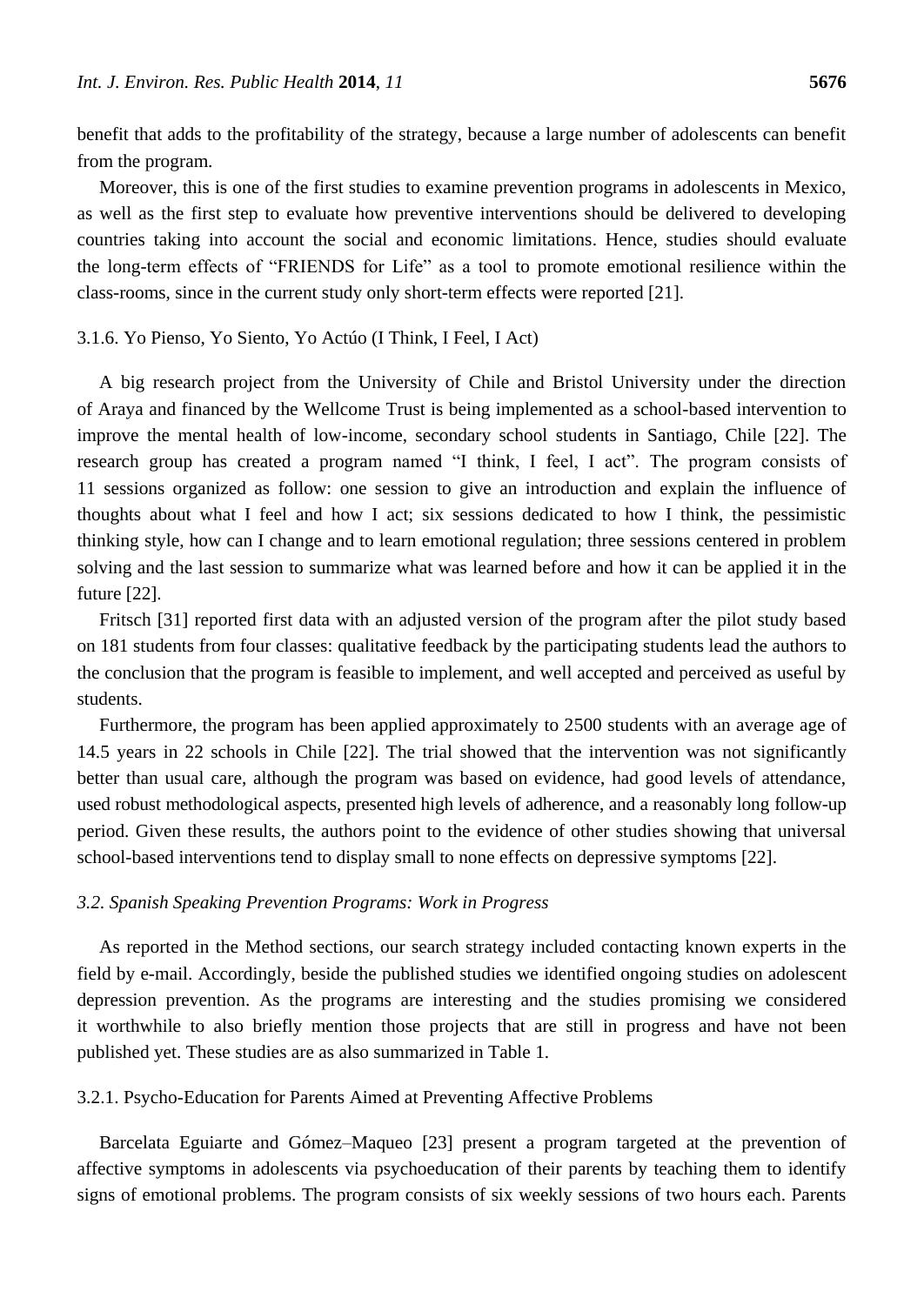are informed about affective problems in adolescents, specific developmental aspects of adolescence, how to detect depression in their children, the associations between violence in the family and adolescent depression, and finally, about the association between depression and addictive behavior in adolescence. The preliminary study yielded results showing statistically significant differences between pre and post treatment. The authors conclude that establishing psychoeducation as a primary prevention strategy can be successfully used for various purposes, both in the clinical and in the educational field.

3.2.2. EMAS: Estrategias Para Mantener un Ánimo Saludable (Strategies for Maintaining a Positive Mood)

Saéz has developed a school-based prevention program for depression in Latino pre-adolescents: Strategies for Maintaining a Positive Mood (EMAS) [24] based on previous trials conducted by Roselló, Bernal and, Rivera-Medina examining the efficacy of a cognitive behavioral therapy (CBT) and interpersonal psychotherapy (IPT) program for depression. The program is organized in 12 sessions held once a week provided in both group and individual formats. The main objectives are targeted at preventing the risk factors for depression by promoting problem solving skills, interpersonal relationships, and positive mood. The conducted trial included 112 adolescents referred from Puerto Rican schools with ages in between 12 and 18. The results reveal that the CBT condition yielded significant decreases in depressive symptom and improved self-concept compared to IPT. As well, there were no significant differences between the individual and the group formats in reducing symptoms of depression [32].

The innovative aspect of the EMAS program is that is has been integrated into the regular school curriculum and school teachers are trained to implement it. Also the format of the program was developmentally and culturally adapted to Puerto Rican adolescents. The ongoing study consists in evaluating the efficacy of the program in three schools in Puerto Rico using a classroom by classroom randomized study with pre/post measures and four follow ups. However, results have not been available yet. Nonetheless, a pilot study indicated that the program can be effectively delivered by teachers and was well accepted by students [33].

#### 3.2.3. SONRISA (SMILE)

Smile is a program developed by Sánchez and Méndez in Spain [25] based on the program PEAC (Programa Emoción-Actividad-Cognición: Emotion-Activity-cognition Program) for children by Méndez [34].

The program is organized in four modules: (1) development of curiosity and motivation to engage in the program; (2) Emotional education; (3) Behavior therapy (positive activation; problem solving; relaxation (breathing); interpersonal skills) and (4) optimism.

The novelty of the program is the emphasis on motivation and curiosity in order to encourage participation in the program, and the inclusion of elements of positive psychology. A preliminary study focusing on the increase of motivation and interest of adolescents to participate in programs for the prevention of depression was conducted. The results are promising regarding the usefulness of the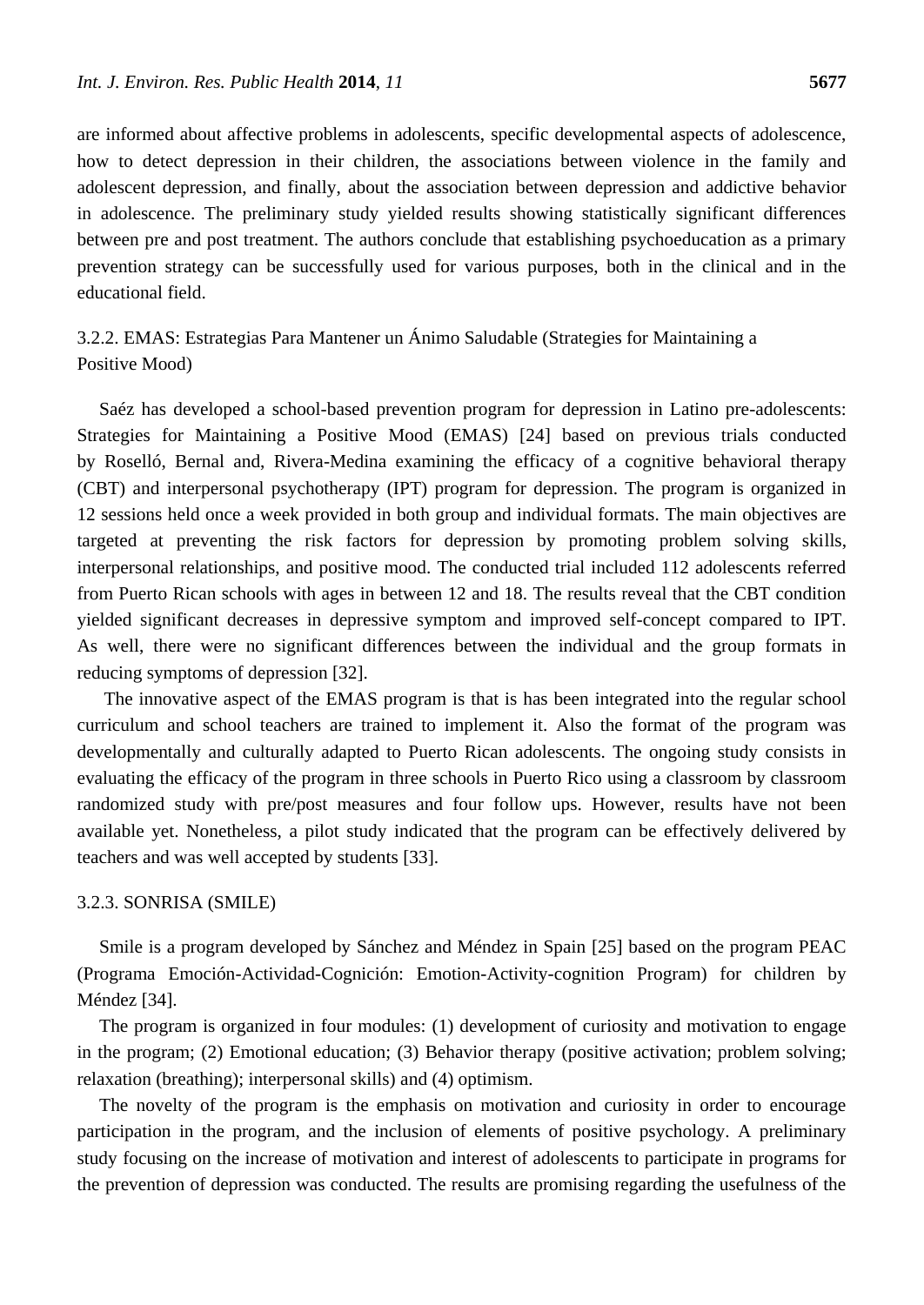pre-intervention. Furthermore, they found a negative correlation between curiosity about change and anxiety, and a positive correlation with optimism [25].

#### 3.2.4. FORTIUS

The program was created by Méndez, Espada, Orgilés at the University of Murcia, Spain [26]. The main objectives of this program, beside depression prevention, are to enhance psychological strength, to prevent emotional distress and build better abilities to solve problems appropriately. It focuses on emotions, behaviors and cognitions each of which is directed to understand the utility, function and control of negative emotions, as well as training in social abilities and cognitive restructuring. Moreover, the program integrates positive psychology oriented to personal development and wellbeing broadening the classical scope of clinical psychology that traditionally focuses on minimizing discomfort, and to overcome problems. The program includes 12 sessions plus one follow up session. The complete protocol contains precise instructions as well as abundant teaching material directed to adolescents aged between 8 to 12 years [26]. So far no studies have been published.

3.2.5. Cómo ser Adolescente Hoy y no Morir en el Intento? (How to be Adolescent Today and not Die Trying?)

Referring to findings regarding the psychological vulnerability and healthy behavior of Argentinean adolescents [35,36] Cingoliani developed a psychosocial intervention program in 12 sessions to promote healthy development and prevent mood disorders [36]. The program is based on four general principles that are characteristics for the psycho-development dynamic for adolescents: stimulate coping strategies, promote emotional regulation, train interpersonal skills, and improve a responsible autonomy. The program is organized in 12 meetings of 90 min each implemented by two psychologists [27]. The program is at the point of being implemented and evaluated.

# **4. Discussion**

This compilation of hispanophone literature on adolescent depression prevention shows that there are relevant contributions to field of prevention research that might hardly be acknowledged in the international research community. The studies refer to similar theoretical backgrounds and psychotherapy techniques as in the Anglo-Saxon literature. For example, the majority of the programs are based in cognitive-behavioral aspects of depression, showing that teaching certain behaviors and abilities lowers the risk factors and makes it less likely for an adolescent to develop depression [20] Furthermore, most programs are even based on established English speaking programs (e.g., Depression prevention course, FRIENDS). Many programs are multimodal and provided by psychologist with the exception of EMAS and FRIENDS, where the programs are disseminated by teachers in the school context. Referring to teachers as facilitators of prevention measures is a promising venue as it does not only save resources but also benefits from the familiarity the teachers have with the adolescent population and the school context. In earlier programs cognitive and behavioral techniques are most prevalent, more recent programs tend to include resource oriented fostering of wellbeing and emotional skills. Also motivational aspects have been targeted recently which seems promising as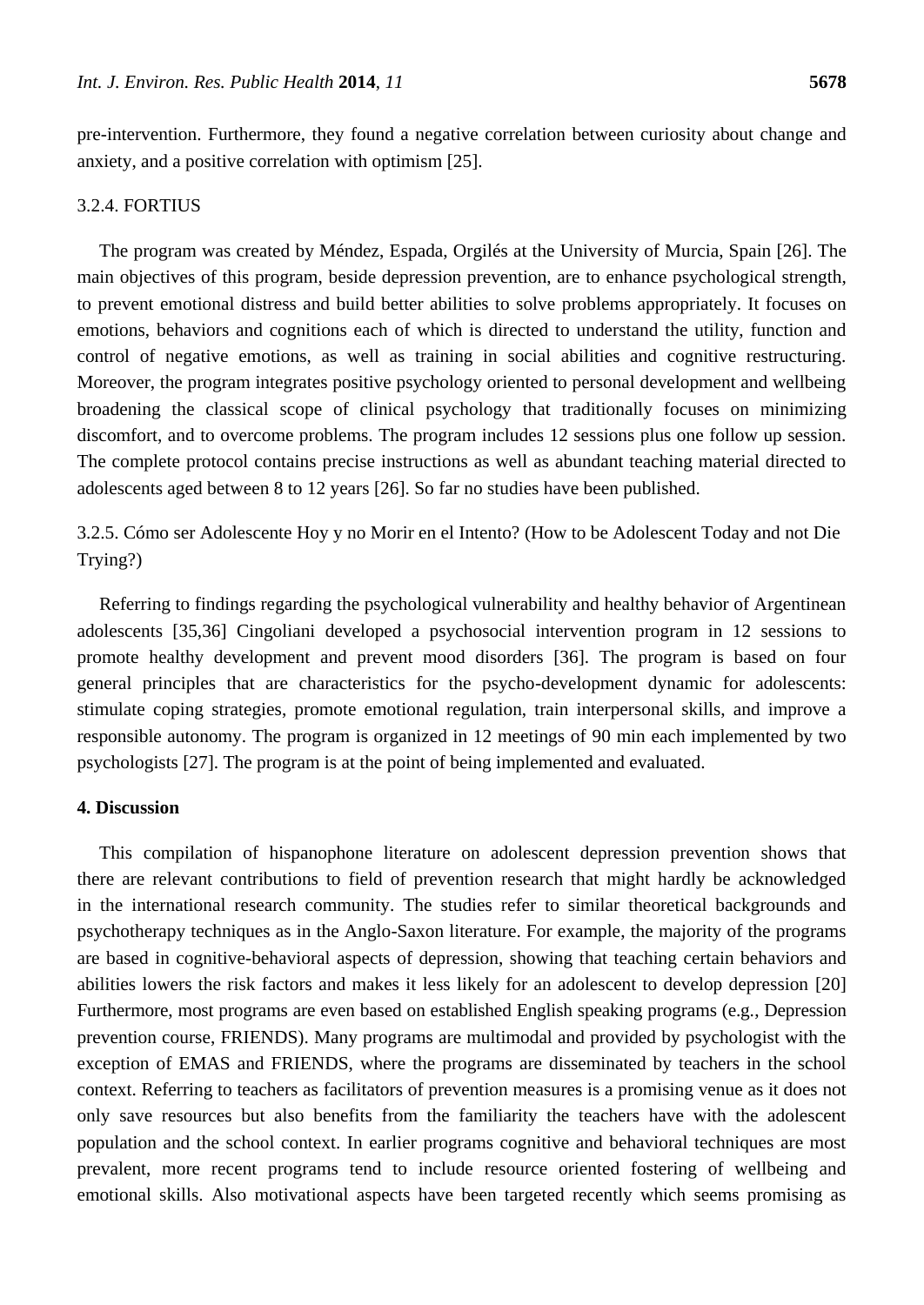drop-out rates particularly in groups that are most in need of preventive interventions is an important issue. For the future, including new media based on internet or cell phone into prevention programs seems to be promising as it might require less resources and is highly accessible to adolescents even in marginalized populations [37,38].

Following the structure of cultural adaptation as introduced by Bernal and colleagues [11], there are several aspects that need to be considered when adapting therapy strategies to different cultural backgrounds: First, most obviously the language has to be changed. This is not as trivial as it sounds; if the translation is awkward even evaluated English or German speaking programs might not work, particularly not with adolescents. Also in terms of international research comparability, language can be a matter, as instruments need to be translated and evaluated in the language and cultural context. This might be a barrier for conducting studies, and for publishing it internationally. Personal background is the second dimension, which is suggested as being relevant. Example given, targeting a prevention program to a Mexican community living in the USA has different cultural implications than targeting it to adolescents in Mexico City: The migrant status and the cultural context differ and lead to different needs for cultural adaption. Additionally, *metaphors* and *content* needs to be changed often: e.g., social norms are culturally sensitive. What is seen as adequately assertive in the USA might be rude in Colombia. Therefore, behavioral intervention, e.g., targeting social skills need to be adapted, as it was done in most of the mentioned programs. Also *values* are culturally different, so life goals and thus even goals in prevention and therapy might be different. Interestingly enough, these adaptations are seldom mentioned in publications, which might be a bias: the more similarity to already evaluated programs is suggested, the easier it is published.

Many programs focus one the training of emotion regulation skills. This goes in line with recent ―third wave‖ therapies that have been published. In terms of cultural differences, emotion regulation is a topic of particular interest. For example, the expression of emotions is a fundamental aspect of emotion regulation which is known to vary across cultures; it is assumed that there are different display rules of emotional expression depending on the cultural context [39], beside the suggested universality of basic emotional processes.

#### **5. Conclusions**

To sum up: many cultural aspects are expected to be highly relevant in depression prevention. However, beside private conversations this is hardly reflected in the sparse literature on non-English prevention trials. Following this further, the majority of the literature found in prevention focuses on the principal risk factors for depression and in the development of interventions, however clinical trials proving the efficacy of the programs in Latin American adolescents are often not published for an international audience. Another problem is that sometimes trials lack strong study designs, or programs focus on other life skills and the central variable is not depression, instead they include variables such as alcohol or psychoactive substances abuse [40,41]. Many of the Spanish-speaking countries have different economical and societal conditions as compared to the USA. Undoubtedly, research on the prevention of depression is mostly conducted in developed countries, since only 3% of the published research articles come from low and middle-income countries, especially when it focuses on children or adolescents [21]. This seems problematic as the social and financial constraints in many countries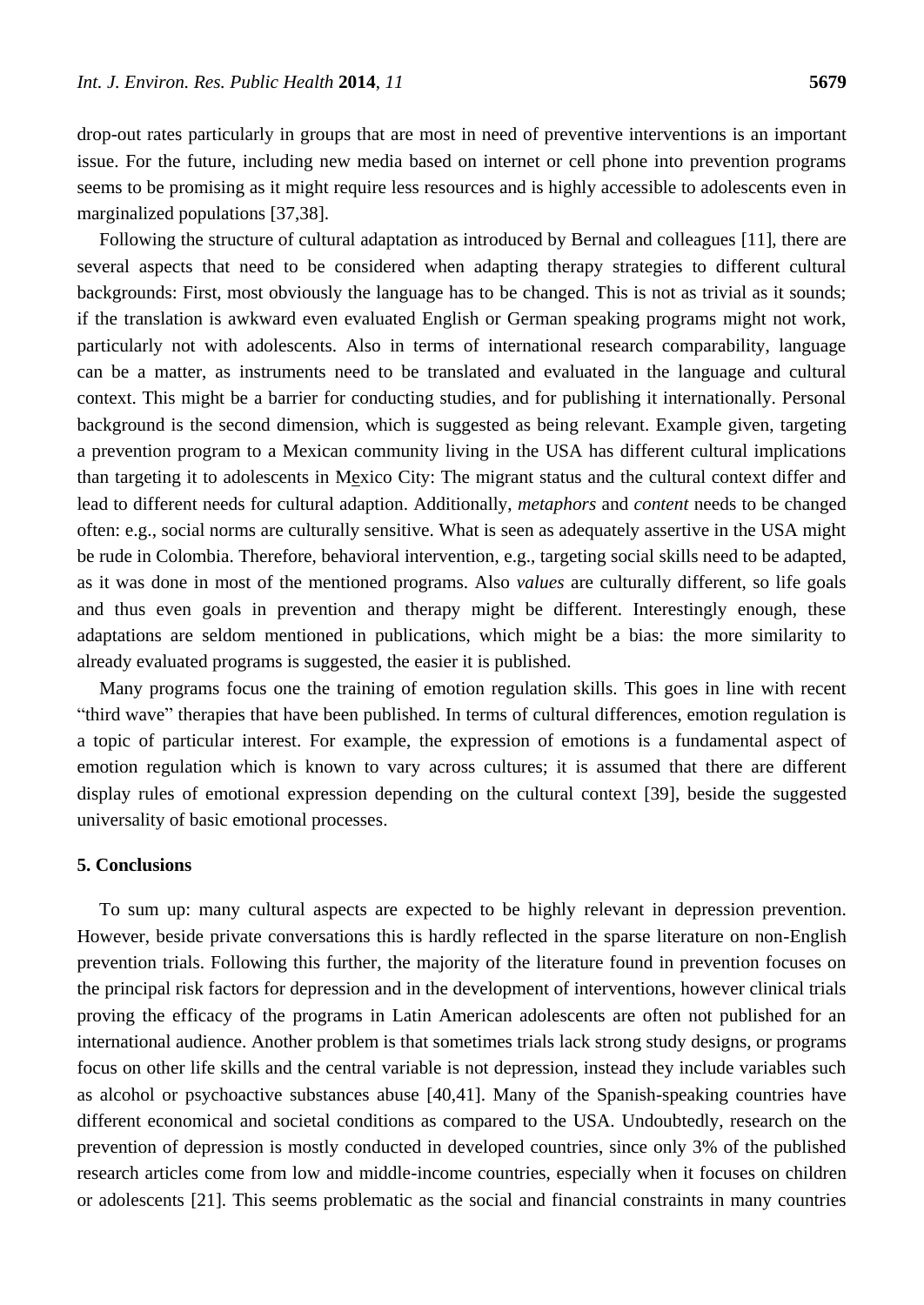constitute risk factors for the development of mental health problems. As well, studies have shown that youth that are in greater risk for depression show larger effects in prevention programs [42].

To conclude, it is commonly agreed upon that there is a need for more evaluations of the running programs and a dissemination of the findings in international publications. However, the scientific literature on the topic and the presented programs reflect a deep integration in international mainstream and is in state of the art in terms of conceptual foundations, development, and dissemination of prevention programs for adolescents. In general, however, beside scientifically proven efficacy of the programs, efficiency, *i.e.*, the extent to which the programs achieve their intended effects in the usual clinical setting is far from being tested satisfactorily. Still, this review might show that important first steps are done in Spanish-speaking countries to overcome this gap.

#### **Acknowledgments**

The authors want to thank Patrick Pössel for initiating the project, and exchanging ideas. We also thank Diana Garcia for her collaboration on the initial literature research. Furthermore, we want to thank all Spanish-speaking experts who responded our requests, and made this paper possible with their contributions. Muchas Gracias!

#### **Author Contributions**

First and last author contributed equally to the paper. All authors were involved in doing searches, the compilation of the studies and writing up the manuscript.

# **Conflicts of Interest**

The authors declare no conflict of interest.

## **References**

- 1. WHO. The World Health Report 2001—Mental Health: New Understanding, New Hope. 2001. Available online: http://www.who.int/whr/2001/chapter2/en/index.html (accessed on 27 January 2014).
- 2. American Psychiatric Association. *Diagnositc and Statistical Manual of Mental Disorders 5*; American Psychiatric Publishing: Washington, DC, USA, 2013.
- 3. Instituto Cervantes. El Español una lengua viva. En: El país. Available online: http://www.elpais.com/elpaismedia/ultimahora/media/201006/19/cultura/20100619elpepucul\_5\_P es\_PDF.pdf (accessed on 27 January 2014).
- 4. Escribá, R.; Maestre, C.; Amores, P.; Pastor, A.; Miralles, C.; Escobar, F. 2005 Prevalencia de depresión en adolescentes. *Actas Esp. Psiquiátr.* **2005**, *33*, 298–302.
- 5. Herrera Murcia, E.; Losada, Y.; Rojas, L.A.; Gooding Londoño, P. Prevalencia de la depresión infantil en Neiva (Colombia). *Av. Psicol. Latinoam.* **2005**, *27*, 154–164.
- 6. Cova, F.; Melipillán, R.; Valdivia, M.; Bravo, E.; Valenzuela, B. Sintomatología depresiva y ansiosa en estudiantes de enseñanza media. *Rev. Chil. Pediatr.* **2007**, *78*, 151–159.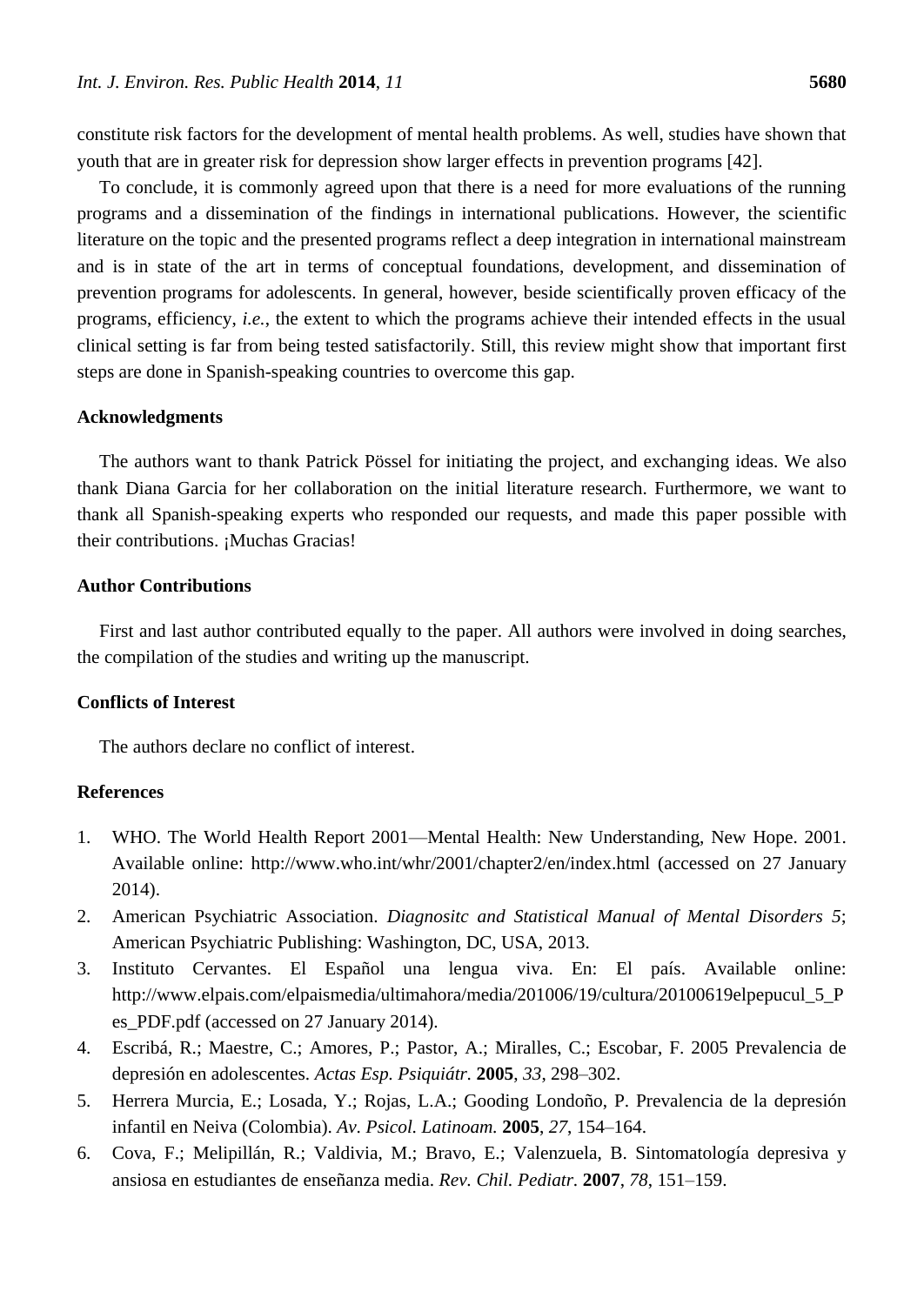- 7. Méndez, X.; Rosa, A.; Montoya, M.; Espada, J.P.; Olivares, J.; Sánchez-Meca, J. The psychological treatment of childhood and adolescent depression: Evidence or promise? *Psicol. Conduct.* **2002**, *10*, 563–580.
- 8. Rossello, J.; Bernal, G. The efficacy of cognitive-behavioral and interpersonal treatments for depression in Puerto Rican adolescents. *J. Consult. Clin. Psychol.* **1999**, *67*, 734–745.
- 9. Muñoz, R.F.; Ying, Y.W.; Bernal, G.; Pérez-Stable, E.J.; Sorensen, J.L.; Hargreaves, W.A.; Miranda, J.; Miller, L.S. Prevention of depression with primary care patients: A randomized controlled trial. *Am. J. Commun. Psychol.* **1995**, *23*, 199–222.
- 10. Bernal, G.; Bonilla, J.; Bellido, C. Ecological validity and cultural sensitivity for outcome research: Issues for the cultural adaptation and development of psychosocial treatments with Hispanics. *J. Abnorm. Child Psychol.* **1995**, *23*, 67–81.
- 11. Bernal, G.; Jiménez-Chafey, M.I.; Domenech Rodréguez, M.M. Cultural adaptation of evidence-based treatments for ethno-cultural youth. *Prof. Psychol. Res. Pract.* **2009**, *40*, 361–368.
- 12. Rossello, J.; Bernal, G.; Rivera-Medina, C. Individual and Group CBT and IPT for Puerto Rican adolescents with depressive symptoms. *Cult. Divers. Ethn. Minority Psychol.* **2008**, *14*, 234–245.
- 13. Almirón, L.; Jiménez, N.; Simeone, R.; Czernik, G.; Mazzaro, B. Actividades de Extensión en Salud Mental. Propuesta de Intervención Psicosocial en Ansiedad y Depresión en Alumnos Adolescentes del Polimodal. Universidad Nacional del Nordeste, Comunicaciones Científicas y Tecnológicas. Available online: http://www.unne.edu.ar/Web/cyt/com2005/3-Medicina/M-115. pdf (accessed on 1 February 2014).
- 14. Cova, F.; Aburto, B.; Sepúlveda, M.J.; Silva, M. Potencialidades y Obstáculos de la Prevención de la Depresión en Niños y Adolescentes. *Psykhe* **2006**, *15*, 57–65.
- 15. Martínez, V.; Rojas, G.; Fritsch, R. Programas de prevención de la depresión en adolescentes en el sistema escolar: Una revisión de la literatura. *Psiquiatr. Univ.* **2008**, *4*, 206–213.
- 16. Mestre, V.; y Frías, M.D. La mejora de la autoestima en el aula. Aplicación de un programa para niños en edad escolar (11–14 años). *Rev. Psicol. Gen. Apl.* **1996**, *49*, 279–290.
- 17. Olmedo, M.; del Barrio, V.; Santed, M.A. Eficacia de un programa preventivo de problemas emocionales en adolescentes en función del rendimiento académico. *Acción Psicol.* **2003**, *2*, 213–222.
- 18. Gómez, Y.; Jimenez, J.C.; Restrepo, V. Evaluación del programa LISA PD para la prevención de la depresión en adolescentes: Un aprueba piloto. In Proceedings of the IV Congreso Iberoamericano de Psicología clínica y de la salud, México D.F., México, 1–2 December 2004.
- 19. Gómez, Y.; López, P.L.; Jiménez, G. Efectividad del protocolo EDUPEC para adolescentes escolarizados. *Rev. Iberoam. Psicol.* **2010**, *3*, 91–98.
- 20. Cova, F.; Rincón, P.; Melipillán, R. Evaluación de la eficacia de un programa preventivo para la depresión en adolescentes de sexo femenino. *Ter. Psicol.* **2011**, *29*, 245–250.
- 21. Gallegos, J.; Linan-Thompson, S.; Stark, K.; Ruvalcaba, N. Preventing childhood anxiety and depression: Testing effectiveness of a school-based program in Mexico. *Psicol. Educ.* **2013**, *19*, 37–44.
- 22. Araya, R.; Fritsch, R.; Spears, M.; Rojas, G.; Martinez, V.; Barroilhet, S.; Vöhringer, P.; Gunnell, D.; Stallard, P.; Guajardo, V.; *et al*. School intervention to improve mental health of students in santago chile. *JAMA Pediatr.* **2013**, *67*, 1004–1010.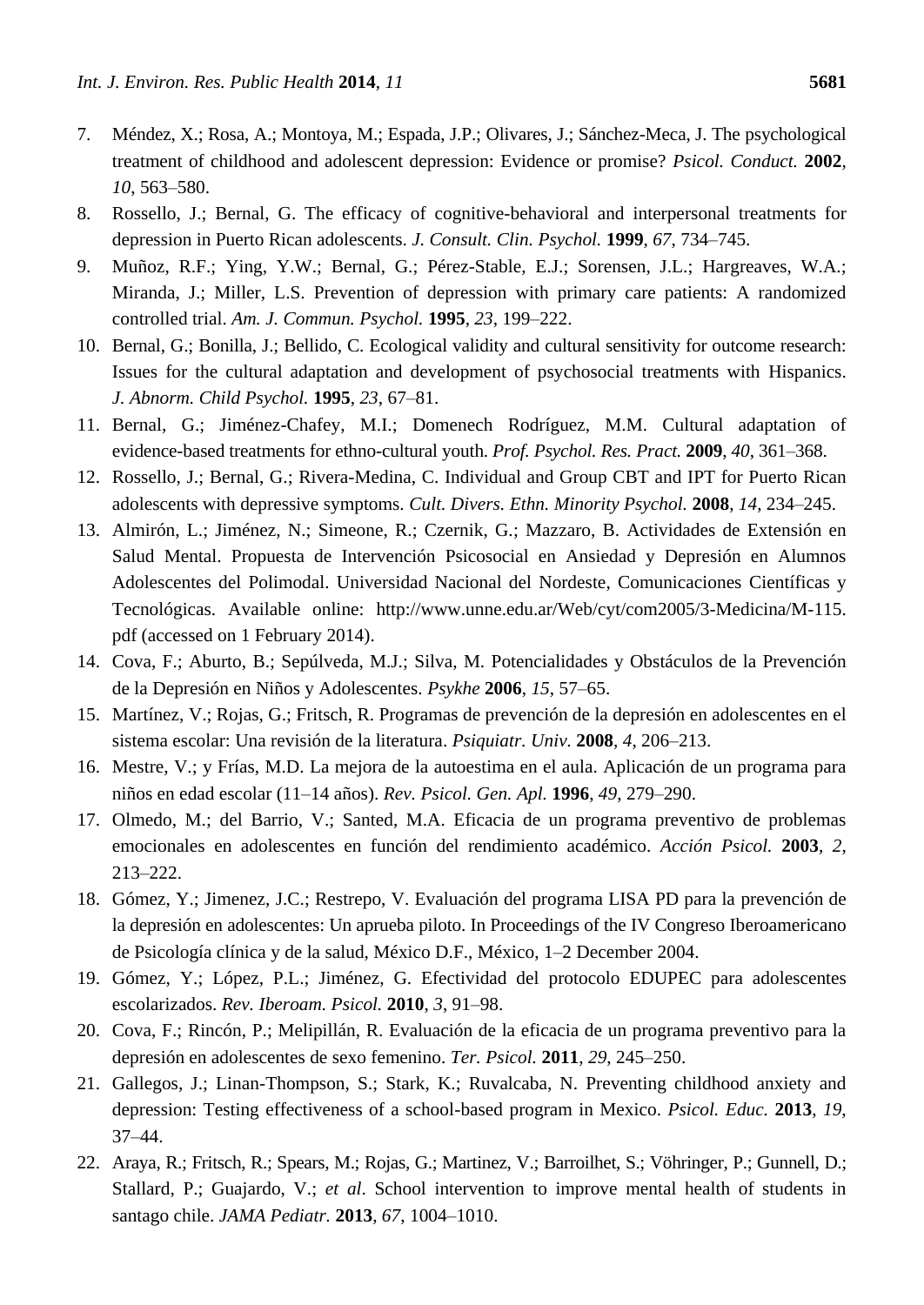- 23. Barcelata, B.E.; Gómez, M.E.L. Influencia de un Programa Psicoeducativo para Padres en la Identificación de Problemas Emocionales en Adolescentes. *Rev. Mex. Orientac. Educ.* **2006**, *8*, 19–25.
- 24. Sáez, E.; Bonilla, K.; Galloza, A.; López, C. *Programa de Estrategias para Mantener un Ánimo Saludable. Manuals for Facilitators and Participants*; University of Puerto Rico: Río Piedras, Puerto Rico, unpublished work.
- 25. Sánchez, O.; Méndez, X.; Garber, J. La promoción de la curiosidad de los estudiantes para participar de un programa preventivo. *Anu. Psicol. Clín. Salud* **2009**, *5*, 29–39.
- 26. Méndez, F.X.; Espada, J.P.; Amorós, M.O. *Fortaleza Psicológica y Prevención de las Dificultades Emocionales*; Piramide: Barcelona, Spain, 2012.
- 27. Cingolani, J. Aplicación y Evaluación de un Programa de Intervención Psicosocial para Promover el Desarrollo Saludable en Adolescentes: Proyecto de Investigación. *Anu. Proy. Inf. Becarios Investig. Fac. Psicol. UNMDP* **2009**, *6*, 204–207.
- 28. Olmedo, M.; del Barrio, V.; Santed, M.A. Prevención de emociones negativas en la adolescencia: Valoración de técnicas cognitivo-conductuales. *Rev. Psicopatol. Psicol. Clín.* **1998**, *3*, 121–137.
- 29. Gómez, Y. *Manual LISA PD. Traducción y Adaptación al Español del Programa de Prevención de la Depresión Para Adolescentes LISA-T*; Universidad de los Andes: Bogota, Colombia, unpublished work.
- 30. Poessel, P.; Horn, A.B.; Seemann, S.; Hautzinger, M. *Trainingsprogramm zur Praevention von Depressionen bei Jugendlichen. LARS & LISA: Lust an Realistischer Sicht & Leichtigkeit im sozialen Alltag (Training Program for the Prevention of Juvenile Depression—LARS&LISA: Pleasure in Realistic View and Ease in Social Everyday Life)*; Hogrefe: Goettingen, Germany, 2004.
- 31. Fritsch, R. Diagnóstico Basal: Resultados Preliminares. In Proceedings of the LXIV Congreso Chileno de Neurolog á, Neurocirug á y Psiquiatr á, Puerto Varas, Chile, 12-14 November 2009.
- 32. Roselló, J.; Bernal, G.; Rivera-Medina, C. Individual and group and IPT for puerto rican adolescents with depressive symptoms. *Cult. Divers. Ethn. Minority Psychol.* **2008**, *3*, 234–245.
- 33. Rodríguez, G.; Rodríguez-Hernández; Sáez-Santiago, E. Viabilidad de un Programa de Prevención de la Depresión en Escuelas Puertorriqueñas. *Puerto Rico Health Sci. J.* **2012**, *31*, 8–9.
- 34. Méndez, F.X. *El niño que no Sonríe*; Ediciones Pirámide: Madrid, Spain, 2002.
- 35. Cingolani, J. Vulnerabilidad psicológica y comportamiento Salugénico en adolescentes de la ciudad de Mar del Plata. *Anu. Proy. Inf. Becarios Investig.* **2007**, *4*, 147–153.
- 36. Cingolani, J.; Castañeiras, C.; Posada, M.C. *Estrategias de Afrontamiento y Malestar/Bienestar Subjetivo: Estudio en Adolescentes de la ciudad de Mar del Plata. En: III Encuentro Iberoamericano Sobre Psicología Positiva (Comunicación Libre ), 2 de Agosto*; UP Psicología: Buenos Aires, Argentina, 2008.
- 37. Hoek, W.; Schuurmans, J.; Koot, H.M.; Cuijpers, P. Prevention of depression and anxiety in adolescents: A randomized controlled trial testing the efficacy and mechanisms of Internet-based self-help problem-solving therapy. *Trials* **2009**, *10*, doi:10.1186/1745-6215-10-93.
- 38. Van Voorhees, B.W.; Vanderplough-Booth, K.; Fogel, J.; Gladstone, T.; Bell, C.; Stuart, S.; Gollan, J.; Bradford, N.; Domanico, R.; Fagan, B.; *et al*. Integrative internet-based depression prevention for adolescents: A randomized clinical trial in primary care for vulnerability and protective factors. *J. Can. Acad. Child Adolesc. Psychiatry* **2008**, *17*, 184–196.